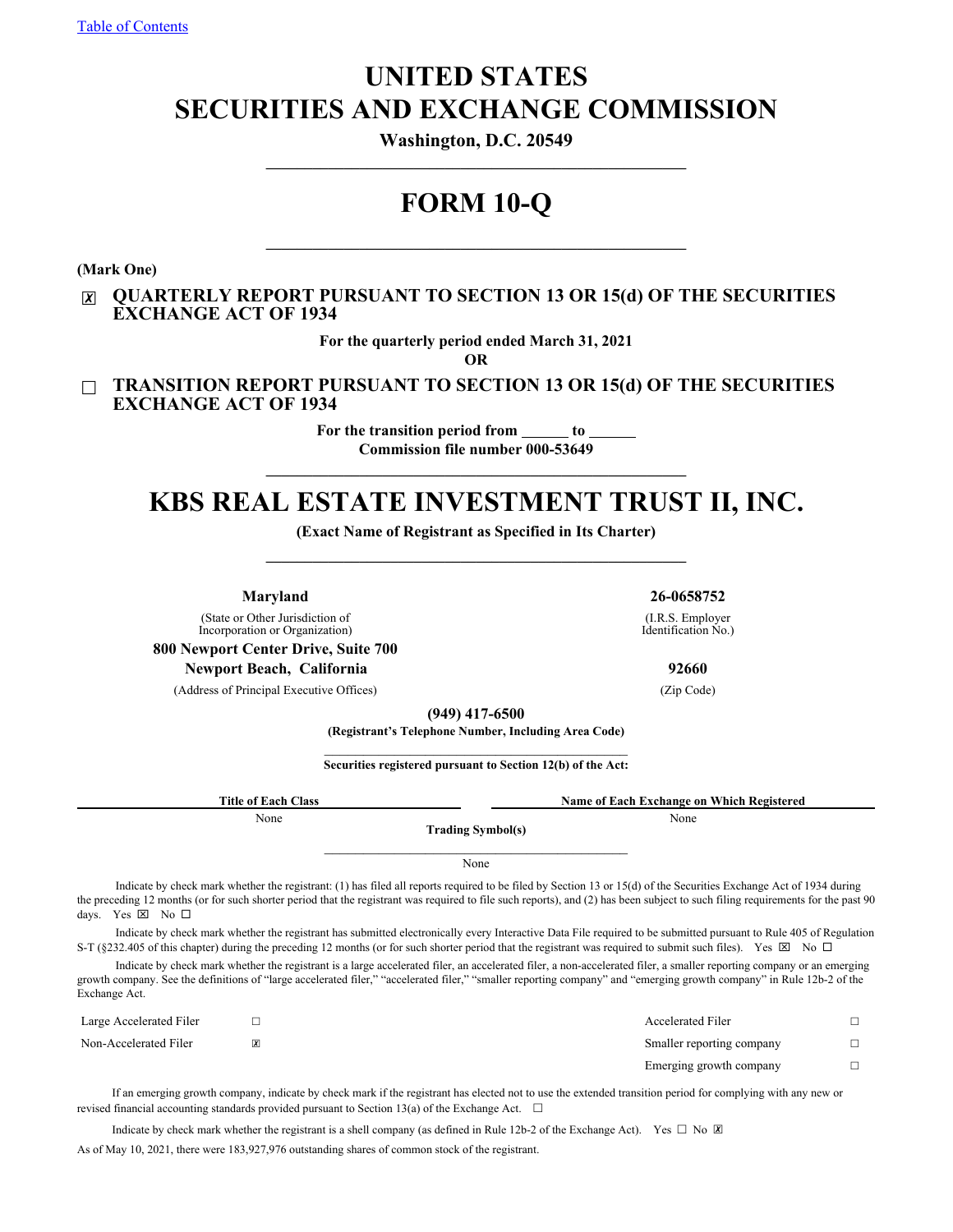<span id="page-1-0"></span>Table of Contents

# **KBS REAL ESTATE INVESTMENT TRUST II, INC.**

# **FORM 10-Q**

# **March 31, 2021**

# **INDEX**

| PART I.           |           | <b>FINANCIAL INFORMATION</b>                                                                                                          | $\overline{2}$  |
|-------------------|-----------|---------------------------------------------------------------------------------------------------------------------------------------|-----------------|
|                   | Item 1.   | <b>Financial Statements</b>                                                                                                           | $\overline{2}$  |
|                   |           | Condensed Consolidated Statements of Net Assets (Liquidation Basis) as of March 31, 2021<br>(unaudited) and December 31, 2020         | $\overline{2}$  |
|                   |           | Condensed Consolidated Statement of Changes in Net Assets (Liquidation Basis, unaudited)<br>for the Three Months Ended March 31, 2021 | $\underline{3}$ |
|                   |           | Condensed Notes to Consolidated Financial Statements as of March 31, 2021 (unaudited)                                                 | $\overline{4}$  |
|                   | Item 2.   | Management's Discussion and Analysis of Financial Condition and Results of Operations                                                 | 12              |
|                   | Item $3.$ | Quantitative and Qualitative Disclosures about Market Risk                                                                            | 19              |
|                   | Item 4.   | <b>Controls and Procedures</b>                                                                                                        | <u>19</u>       |
| PART II.          |           | <b>OTHER INFORMATION</b>                                                                                                              | 20              |
|                   | Item 1.   | <b>Legal Proceedings</b>                                                                                                              | 20              |
|                   | Item 1A.  | <b>Risk Factors</b>                                                                                                                   | 20              |
|                   | Item 2.   | Unregistered Sales of Equity Securities and Use of Proceeds                                                                           | 22              |
|                   | Item 3.   | <b>Defaults upon Senior Securities</b>                                                                                                | 24              |
|                   | Item 4.   | <b>Mine Safety Disclosures</b>                                                                                                        | 24              |
|                   | Item 5.   | <b>Other Information</b>                                                                                                              | 24              |
|                   | Item $6.$ | <b>Exhibits</b>                                                                                                                       | 24              |
| <b>SIGNATURES</b> |           |                                                                                                                                       | 25              |
|                   |           |                                                                                                                                       |                 |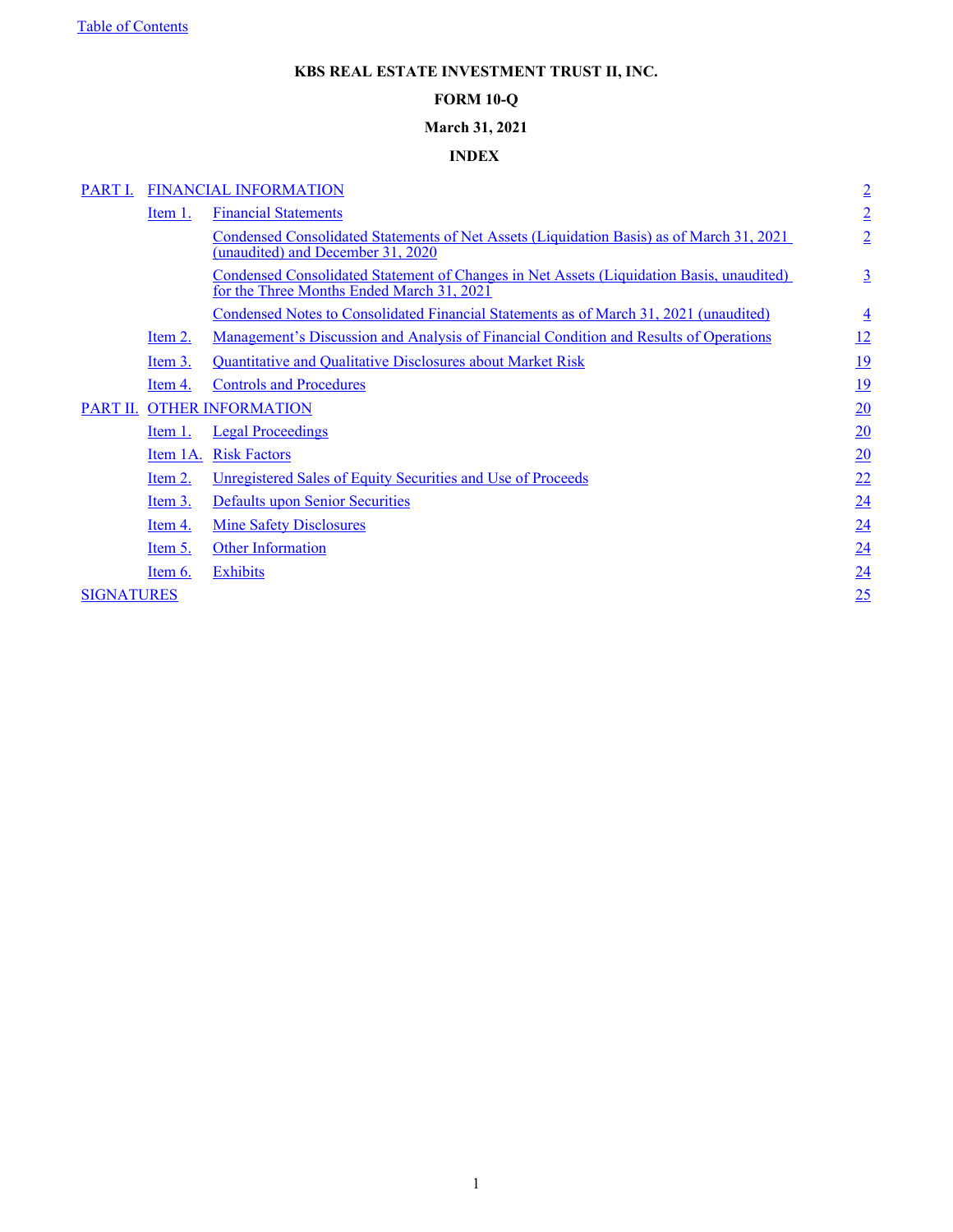# <span id="page-2-0"></span>**PART I. FINANCIAL INFORMATION**

# **Item 1. Financial Statements**

# **KBS REAL ESTATE INVESTMENT TRUST II, INC.**

# **CONDENSED CONSOLIDATED STATEMENTS OF NET ASSETS**

# (Liquidation Basis)

(in thousands)

|                                                                                       | <b>March 31, 2021</b> |             |              | <b>December 31, 2020</b> |  |  |
|---------------------------------------------------------------------------------------|-----------------------|-------------|--------------|--------------------------|--|--|
|                                                                                       |                       | (unaudited) |              |                          |  |  |
| Assets                                                                                |                       |             |              |                          |  |  |
| Real estate                                                                           | $\mathbb{S}$          | 698,491     | <sup>S</sup> | 698,491                  |  |  |
| Cash and cash equivalents                                                             |                       | 10,305      |              | 21,796                   |  |  |
| Rents and other receivables                                                           |                       | 562         |              | 489                      |  |  |
| Other assets                                                                          |                       | 731         |              | 461                      |  |  |
| Total assets                                                                          |                       | 710,089     | -S           | 721,237                  |  |  |
| Liabilities                                                                           |                       |             |              |                          |  |  |
| Liabilities for estimated costs in excess of estimated receipts during<br>liquidation | $\mathbb{S}$          | 64,210 \$   |              | 72,528                   |  |  |
| Notes payable                                                                         |                       | 240,520     |              | 240,520                  |  |  |
| Accounts payable and accrued liabilities                                              |                       | 6,271       |              | 7,308                    |  |  |
| Due to affiliate                                                                      |                       | 66          |              | 49                       |  |  |
| Liabilities for estimated closing costs and disposition fees                          |                       | 16,458      |              | 16,458                   |  |  |
| Other liabilities                                                                     |                       | 2,691       |              | 2,879                    |  |  |
| <b>Total liabilities</b>                                                              |                       | 330,216     |              | 339,742                  |  |  |
| Commitments and contingencies (Note 9)                                                |                       |             |              |                          |  |  |
| Net assets in liquidation                                                             |                       | 379,873     | <sup>8</sup> | 381,495                  |  |  |

*See accompanying condensed notes to consolidated financial statements.*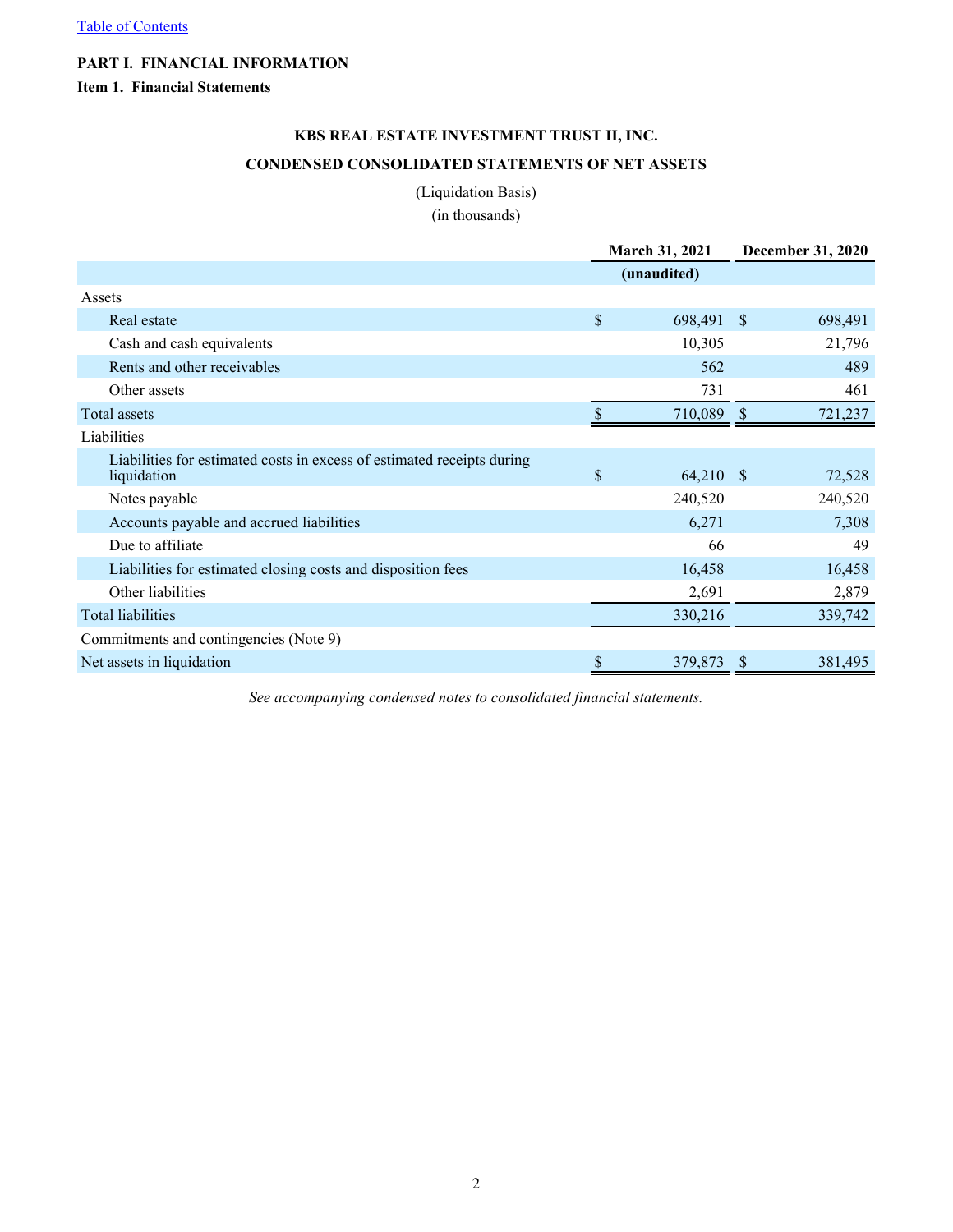# <span id="page-3-0"></span>**Item 1. Financial Statements (continued)**

# **KBS REAL ESTATE INVESTMENT TRUST II, INC.**

# **CONDENSED CONSOLIDATED STATEMENT OF CHANGES IN NET ASSETS**

# For the Three Months Ended March 31, 2021

(Liquidation Basis)

(unaudited, in thousands)

| Net assets in liquidation, beginning of period   | \$<br>381,495 |
|--------------------------------------------------|---------------|
| Changes in net assets in liquidation             |               |
| Change in estimated cash flow during liquidation | 1,661         |
| Change in estimated capital expenditures         | (2,576)       |
| Redemptions                                      | (494)         |
| Other changes, net                               | (213)         |
| Changes in net assets in liquidation             | (1,622)       |
| Net assets in liquidation, end of period         | 379,873       |

*See accompanying condensed notes to consolidated financial statements.*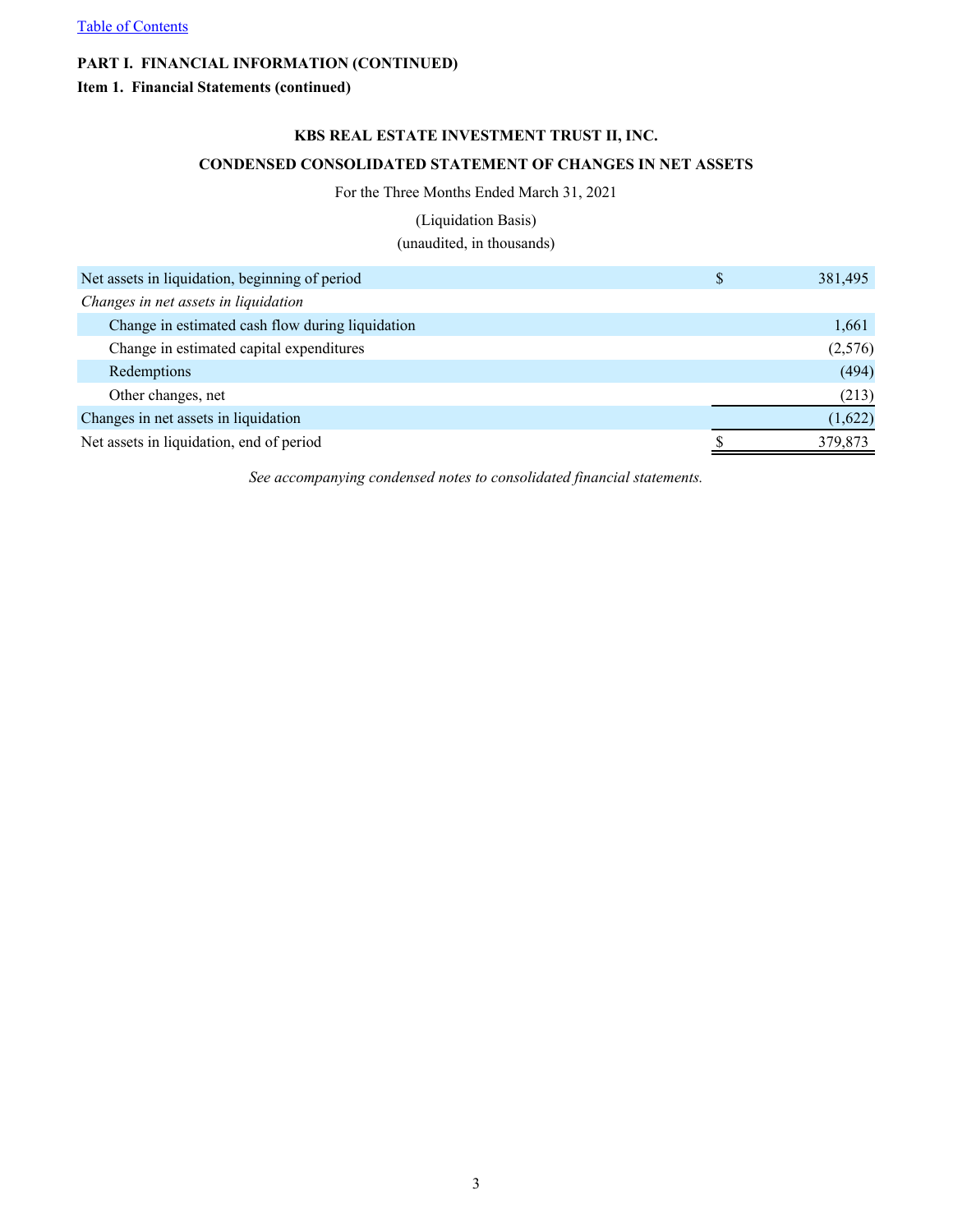<span id="page-4-0"></span>**Item 1. Financial Statements (continued)**

# **KBS REAL ESTATE INVESTMENT TRUST II, INC. CONDENSED NOTES TO CONSOLIDATED FINANCIAL STATEMENTS**

March 31, 2021 (unaudited)

### **1. ORGANIZATION**

KBS Real Estate Investment Trust II, Inc. (the "Company") was formed on July 12, 2007 as a Maryland corporation that elected to be taxed as a real estate investment trust ("REIT") beginning with the taxable year ended December 31, 2008. The Company conducts its business primarily through KBS Limited Partnership II, a Delaware limited partnership formed on August 23, 2007 (the "Operating Partnership"), and its subsidiaries. The Company is the sole general partner of and directly owns a 0.1% partnership interest in the Operating Partnership. The Company's wholly-owned subsidiary, KBS REIT Holdings II LLC, a Delaware limited liability company formed on August 23, 2007 ("KBS REIT Holdings II"), owns the remaining 99.9% partnership interest in the Operating Partnership and is its sole limited partner.

As of March 31, 2021, the Company owned four office properties and an office building that is part of an office campus.

Subject to certain restrictions and limitations, the business of the Company is managed by KBS Capital Advisors LLC (the "Advisor"), an affiliate of the Company, pursuant to an advisory agreement the Company entered into with the Advisor (the "Advisory Agreement"). The Advisory Agreement is effective through May 21, 2021 and may be renewed for an unlimited number of one-year periods upon the mutual consent of the Advisor and the Company. Either party may terminate the Advisory Agreement upon 60 days' written notice. The Advisor owns 20,000 shares of the Company's common stock.

As of March 31, 2021, the Company had 184,055,532 shares of common stock issued and outstanding.

On November 13, 2019, in connection with a review of potential strategic alternatives available to the Company, a special committee composed of all of the Company's independent directors (the "Special Committee") and the board of directors unanimously approved the sale of all of the Company's assets and the dissolution of the Company pursuant to the terms of the plan of complete liquidation and dissolution (the "Plan of Liquidation"). The principal purpose of the Plan of Liquidation is to provide liquidity to the Company's stockholders by selling the Company's assets, paying its debts and distributing the net proceeds from liquidation to the Company's stockholders. On March 5, 2020, the Company's stockholders approved the Plan of Liquidation. The Plan of Liquidation is included as an exhibit to this Quarterly Report on Form 10-Q.

#### **COVID-19 Pandemic**

One of the most significant risks and uncertainties facing the Company and the real estate industry generally continues to be the effect of the ongoing public health crisis of the novel coronavirus disease ("COVID-19") pandemic. The Company continues to closely monitor the impact of the COVID-19 pandemic on all aspects of its business and its liquidation, including how the pandemic is affecting its tenants and the Company's ability to sell its remaining real estate properties at the times and prices it expects. From March 2020 through March 31, 2021, the Company did not experience significant disruptions in its operations from the COVID-19 pandemic. During the year ended December 31, 2020, the Company reduced the estimated liquidation value of its real estate portfolio by \$90.2 million due to changes in leasing projections across its portfolio resulting in lower projected cash flow and projected sales prices caused by the impact of the COVID-19 pandemic. Many of the Company's tenants have experienced disruptions in their business, some more severely than others. As of March 31, 2021, the Company had granted rent relief to eight tenants as a result of the pandemic, but as the impact of the pandemic continues to be felt, these tenants or additional tenants may request rent relief in future periods or become unable to pay rent and therefore, the Company is unable to predict the ultimate impact the pandemic will have on its business and implementation of the Plan of Liquidation due to numerous uncertainties. The Company is evaluating each tenant rent relief request on an individual basis, considering a number of factors. Not all tenant requests will ultimately result in modified agreements, nor is the Company forgoing its contractual rights under its lease agreements. Further, significant reductions in rental revenue in the future related to the impact of the COVID-19 pandemic may limit the Company's ability to draw on its portfolio loan facility due to covenants described in the Company's loan agreements.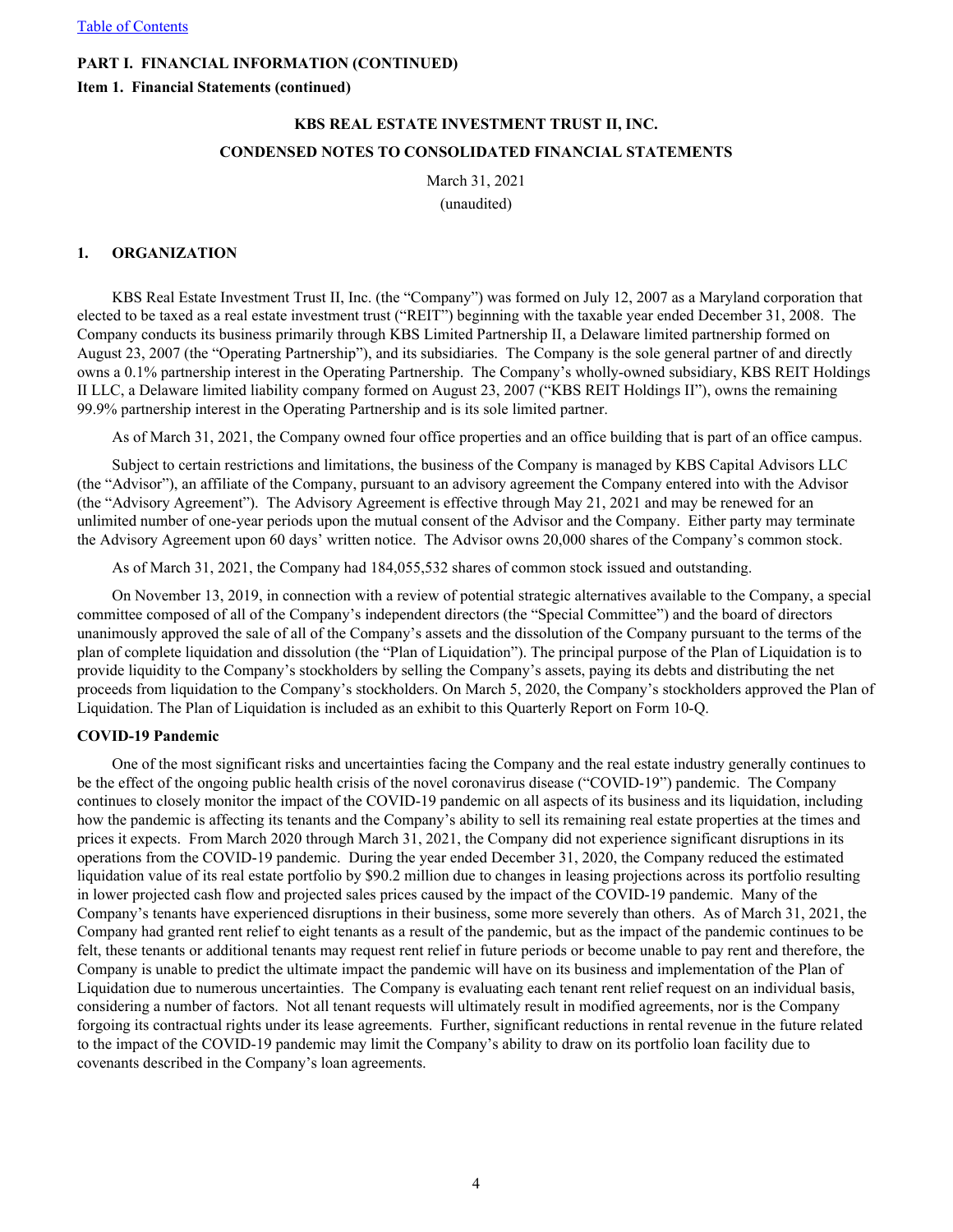**Item 1. Financial Statements (continued)**

# **KBS REAL ESTATE INVESTMENT TRUST II, INC. CONDENSED NOTES TO CONSOLIDATED FINANCIAL STATEMENTS**

March 31, 2021 (unaudited)

#### **1. ORGANIZATION (CONTINUED)**

The extent to which the COVID-19 pandemic impacts the Company's operations and those of its tenants and the Company's implementation of the Plan of Liquidation depends on future developments, which are highly uncertain and cannot be predicted with confidence, including the scope, severity and duration of the pandemic, the actions taken to contain the pandemic or mitigate its impact, and the direct and indirect economic effects of the pandemic and containment measures, among others.

### **2. PLAN OF LIQUIDATION**

The Plan of Liquidation authorizes the Company to undertake an orderly liquidation. In an orderly liquidation, the Company will sell all of its remaining properties, pay all of its known liabilities, provide for the payment of its unknown or contingent liabilities, distribute its remaining cash to its stockholders, wind up its operations and dissolve. The Company is authorized to provide for the payment of any unascertained or contingent liabilities and may do so by purchasing insurance, by establishing a reserve fund or in other ways.

The Plan of Liquidation enables the Company to sell any and all of its assets without further approval of its stockholders and provides that the amounts and timing of liquidating distributions will be determined by the Company's board of directors or, if a liquidating trust is formed, by the trustees of the liquidating trust, in their discretion. Pursuant to applicable REIT rules, liquidating distributions the Company pays pursuant to the Plan of Liquidation will qualify for the dividends paid deduction, provided that they are paid within 24 months of the March 5, 2020 approval of the plan by the Company's stockholders. However, if the Company cannot sell its properties and pay its debts within such time period, or if the board of directors and the Special Committee determine that it is otherwise advisable to do so, the Company may transfer and assign its remaining assets to a liquidating trust. Upon such transfer and assignment, the Company's stockholders would receive beneficial interests in the liquidating trust. The liquidating trust would pay or provide for all of the Company's liabilities and distribute any remaining net proceeds from liquidation to the holders of beneficial interests in the liquidating trust. If the Company is not able to sell its properties and pay its debt within the 24-month period and the remaining assets are not transferred to a liquidating trust, the distributions made during the 24 months may not qualify for the dividends paid deduction and may increase the Company's tax liability.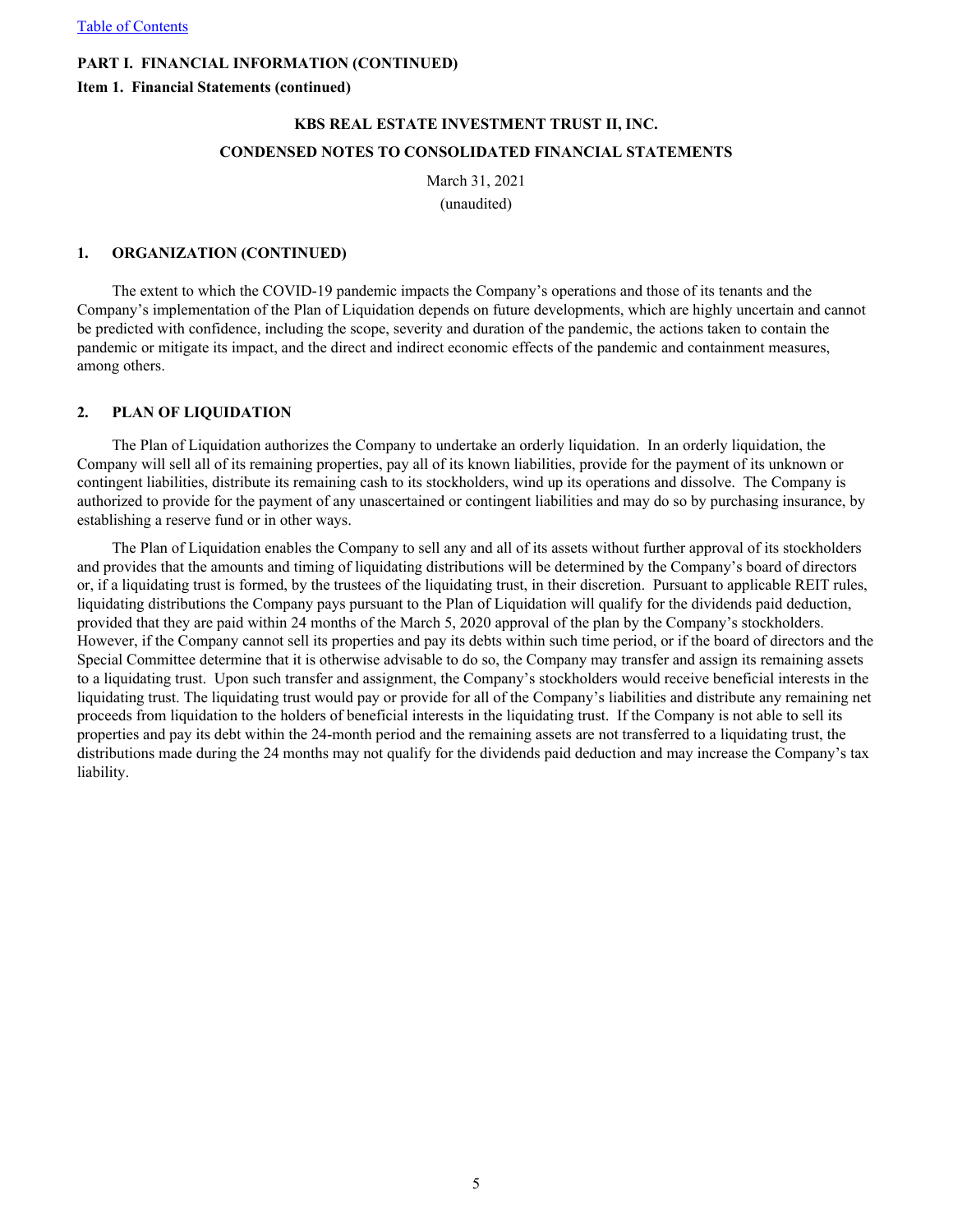**Item 1. Financial Statements (continued)**

# **KBS REAL ESTATE INVESTMENT TRUST II, INC. CONDENSED NOTES TO CONSOLIDATED FINANCIAL STATEMENTS**

March 31, 2021 (unaudited)

**2. PLAN OF LIQUIDATION (CONTINUED)**

The Company's expectations about the implementation of the Plan of Liquidation and the amount of any additional liquidating distributions that the Company pays to its stockholders and when the Company will pay them are subject to risks and uncertainties and are based on certain estimates and assumptions, one or more of which may prove to be incorrect. As a result, the actual amount of any additional liquidating distributions the Company pays to its stockholders may be more or less than the Company estimates and the liquidating distributions may be paid later than the Company predicts. There are many factors that may affect the amount of liquidating distributions the Company will ultimately pay to its stockholders. If the Company underestimates its existing obligations and liabilities or the amount of taxes, transaction fees and expenses relating to the liquidation and dissolution, or if unanticipated or contingent liabilities arise, the amount of liquidating distributions ultimately paid to the Company's stockholders could be less than estimated. Moreover, the liquidation value will fluctuate over time in response to developments related to individual assets in the Company's portfolio and the management of those assets, in response to the real estate and finance markets, based on the actual liquidation timing and the amount of net proceeds received from the disposition of the remaining assets and due to other factors. In particular, the outbreak of COVID-19, together with the resulting measures imposed to help control the spread of the virus, including quarantines, "shelter-in-place" and "stay-athome" orders, travel restrictions, restrictions on businesses and school closures, has had a negative impact on the economy and business activity globally. As of March 31, 2021, tenants in the mining and oil and gas extraction industry represented approximately 19% of the Company's base rent. Tenants in this sector have been adversely impacted by the reduced demand for oil as a result of the slowdown in economic activity resulting from the pandemic spread of COVID-19 and the increased volatility in oil prices. Many of the Company's tenants have suffered reductions in revenue, and as of March 31, 2021, the Company had granted rent relief to eight tenants as a result of the pandemic. Depending upon the duration of the pandemic, the various measures imposed to help control the spread of the virus and the corresponding economic slowdown, these tenants or additional tenants may seek rent deferrals or abatements in future periods or become unable to pay their rent. While the Company has considered the impact from COVID-19 in its net assets in liquidation presented on the Condensed Consolidated Statement of Net Assets as of March 31, 2021, the extent to which the Company's business may be affected by COVID-19 depends on future developments with respect to the continued spread and treatment of the virus, the actions taken to contain the pandemic or mitigate its impact, and the direct and indirect economic effects of the pandemic and containment measures. Any long-term impact of this situation, even after an economic rebound, remains unclear. Given the uncertainty and current business disruptions as a result of the outbreak of COVID-19, the Company's implementation of the Plan of Liquidation may be materially and adversely impacted and this may have a material effect on the ultimate amount and timing of liquidating distributions received by stockholders. Accordingly, it is not possible to precisely predict the timing of any additional liquidating distributions the Company pays to it stockholders or the aggregate amount of liquidating distributions that the Company will ultimately pay to its stockholders. No assurance can be given that any additional liquidating distributions the Company pays to its stockholders will equal or exceed the estimate of net assets in liquidation presented on the Condensed Consolidated Statement of Net Assets as of March 31, 2021.

The Company expects to comply with the requirements necessary to continue to qualify as a REIT through the completion of the liquidation process, or until such time as any remaining assets are transferred into a liquidating trust. The board of directors shall use commercially reasonable efforts to continue to cause the Company to maintain its REIT status; provided, however, that the board of directors may elect to terminate the Company's status as a REIT if it determines that such termination would be in the best interest of the stockholders.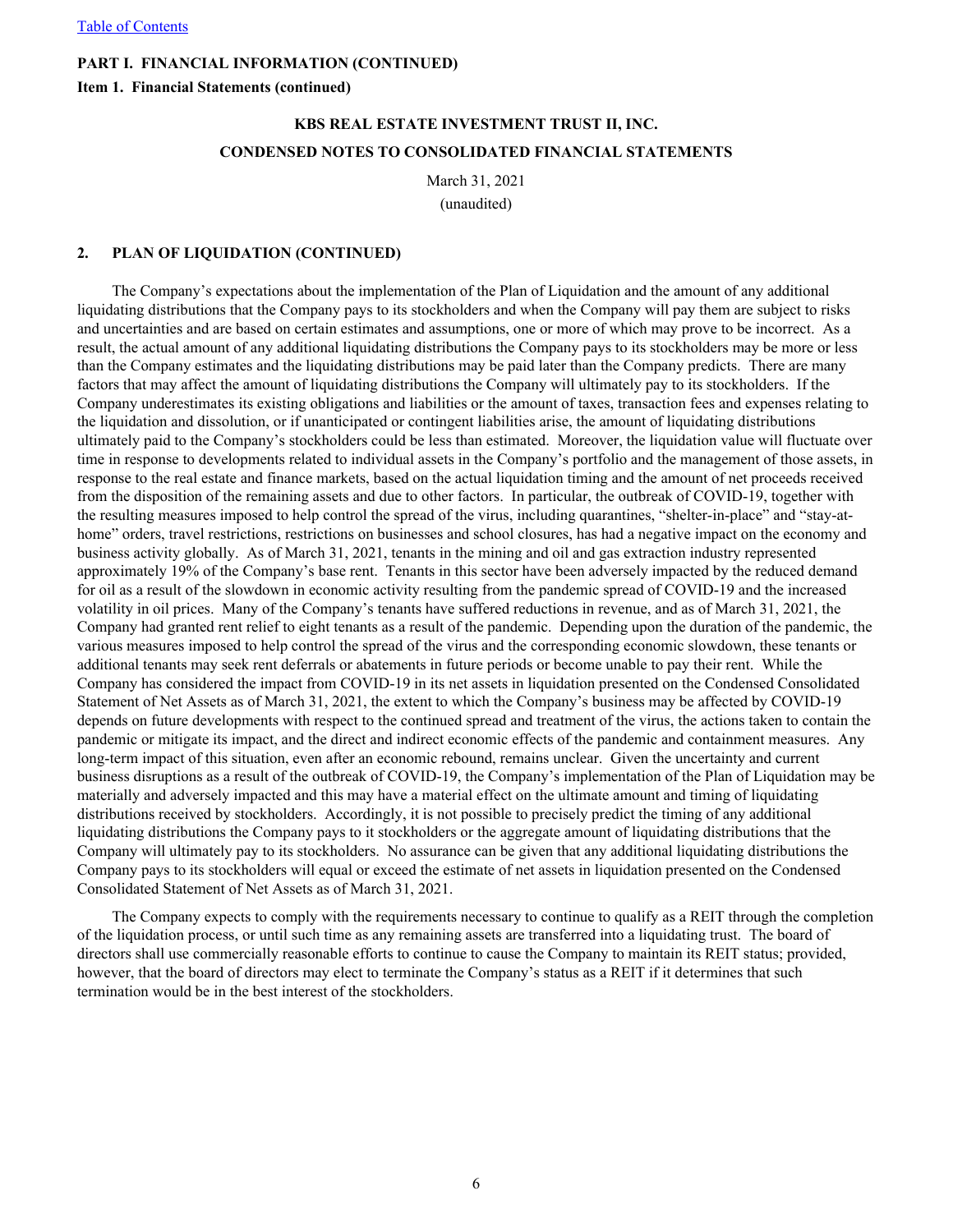**Item 1. Financial Statements (continued)**

# **KBS REAL ESTATE INVESTMENT TRUST II, INC. CONDENSED NOTES TO CONSOLIDATED FINANCIAL STATEMENTS**

March 31, 2021 (unaudited)

#### **3. SUMMARY OF SIGNIFICANT ACCOUNTING POLICIES**

There have been no significant changes to the Company's accounting policies since it filed its audited financial statements in its Annual Report on Form 10-K for the year ended December 31, 2020. For further information about the Company's accounting policies, refer to the Company's consolidated financial statements and notes thereto for the year ended December 31, 2020 included in the Company's Annual Report on Form 10-K filed with the Securities and Exchange Commission (the "SEC").

#### **Principles of Consolidation and Basis of Presentation**

The accompanying unaudited consolidated financial statements and condensed notes thereto have been prepared in accordance with U.S. generally accepted accounting principles ("GAAP") for interim financial information as contained within the Financial Accounting Standards Board ("FASB") Accounting Standards Codification ("ASC"), including Subtopic 205-30, "Liquidation Basis of Accounting," as indicated, and the rules and regulations of the SEC, including the instructions to Form 10-Q and Article 10 of Regulation S-X. Accordingly, the unaudited consolidated financial statements do not include all of the information and footnotes required by GAAP for audited financial statements. In the opinion of management, the financial statements for the unaudited interim periods presented include all adjustments, which are of a normal and recurring nature, necessary for a fair and consistent presentation of the results for such periods.

Pursuant to the Company's stockholders' approval of the Plan of Liquidation, the Company adopted the liquidation basis of accounting as of and for the periods subsequent to February 1, 2020 (as the approval of the Plan of Liquidation by the Company's stockholders became imminent within the first week of February 2020 based on the results of the Company's solicitation of proxies from its stockholders for their approval of the Plan of Liquidation). Accordingly, on February 1, 2020, assets were adjusted to their estimated net realizable value, or liquidation value, which represents the estimated amount of cash that the Company will collect through the disposal of assets as it carries out the Plan of Liquidation. The liquidation values of the Company's remaining real estate properties are presented on an undiscounted basis. Estimated costs to dispose of assets and estimated capital expenditures through the anticipated disposition date of the properties have been presented separately from the related assets. Liabilities are carried at their contractual amounts due or estimated settlement amounts.

The Company accrues costs and income that it expects to incur and earn through the completion of its liquidation, including the estimated amount of cash the Company expects to collect through the disposal of its assets and the estimated costs to dispose of its assets, to the extent it has a reasonable basis for estimation. These amounts are classified as a liability for estimated costs in excess of estimated receipts during liquidation on the Condensed Consolidated Statement of Net Assets. Actual costs and income may differ from amounts reflected in the financial statements because of the inherent uncertainty in estimating future events. These differences may be material. See Note 2, "Plan of Liquidation" and Note 4, "Liabilities for Estimated Costs in Excess of Estimated Receipts During Liquidation" for further discussion. Actual costs incurred but unpaid as of March 31, 2021 are included in accounts payable and accrued liabilities, due to affiliates and other liabilities on the Condensed Consolidated Statement of Net Assets.

Net assets in liquidation represents the remaining estimated liquidation value available to stockholders upon liquidation. Due to the uncertainty in the timing of the sale of the Company's remaining real estate properties and the estimated cash flows from operations, actual liquidation costs and sale proceeds may differ materially from the amounts estimated.

#### **Use of Estimates**

The preparation of the unaudited consolidated financial statements and condensed notes thereto in conformity with GAAP requires management to make estimates and assumptions that affect the amounts reported in the consolidated financial statements and condensed notes. Actual results could materially differ from those estimates.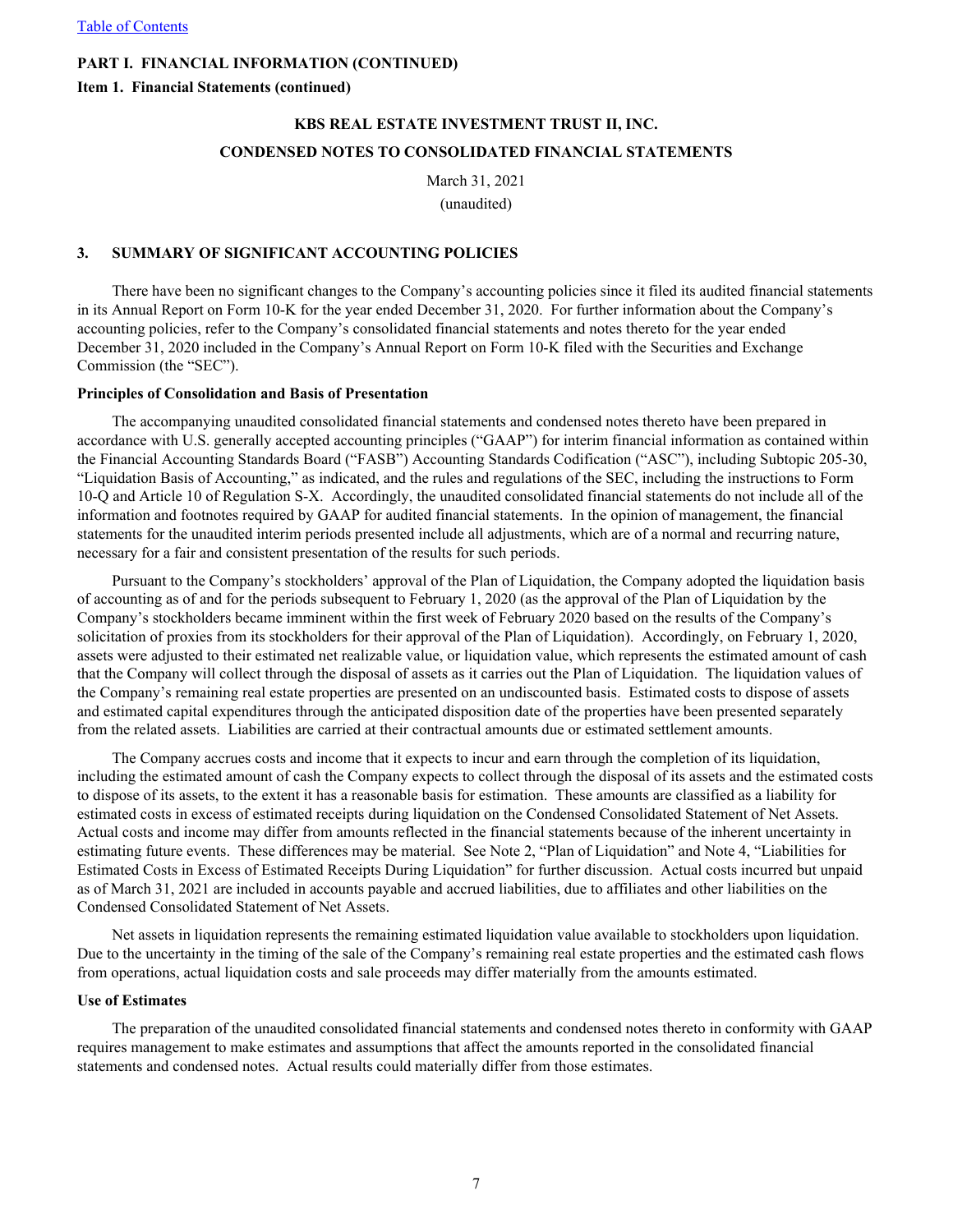### **Item 1. Financial Statements (continued)**

# **KBS REAL ESTATE INVESTMENT TRUST II, INC. CONDENSED NOTES TO CONSOLIDATED FINANCIAL STATEMENTS**

March 31, 2021

(unaudited)

#### **4. LIABILITIES FOR ESTIMATED COSTS IN EXCESS OF ESTIMATED RECEIPTS DURING LIQUIDATION**

The liquidation basis of accounting requires the Company to estimate net cash flows from operations and to accrue all costs associated with implementing and completing the Plan of Liquidation. As of March 31, 2021, the Company estimated that it will have costs in excess of estimated receipts during the liquidation process. These amounts can vary significantly due to, among other things, the timing and estimates for executing and renewing leases, estimates of tenant improvement costs and capital expenditures, the timing of property sales, direct costs incurred to complete the sales, the timing and amounts associated with discharging known and contingent liabilities and the costs associated with the winding down of operations. These costs are estimated and are anticipated to be paid out over the liquidation period.

The change in the liabilities for estimated costs in excess of estimated receipts during liquidation as of March 31, 2021 is as follows (in thousands):

|                                                                                             | December 31,<br>2020 | <b>Cash Payments</b><br>(Receipts) | <b>Remeasurement of</b><br><b>Assets and Liabilities</b> | <b>March 31, 2021</b> |
|---------------------------------------------------------------------------------------------|----------------------|------------------------------------|----------------------------------------------------------|-----------------------|
| Assets:                                                                                     |                      |                                    |                                                          |                       |
| Estimated net inflows from investments in real estate                                       | 12,667               | $(7,492)$ \$<br>- \$               | 1,191                                                    | 6,366<br>- \$         |
|                                                                                             | 12,667               | (7, 492)                           | 1,191                                                    | 6,366                 |
| Liabilities:                                                                                |                      |                                    |                                                          |                       |
| Liquidation transaction costs                                                               | (2,760)              |                                    |                                                          | (2,760)               |
| Corporate expenditures                                                                      | (11, 466)            | 2,629                              | 470                                                      | (8,367)               |
| Capital expenditures                                                                        | (70, 969)            | 14,096                             | (2,576)                                                  | (59, 449)             |
|                                                                                             | (85, 195)            | 16,725                             | (2,106)                                                  | (70, 576)             |
| Total liabilities for estimated costs in excess of estimated<br>receipts during liquidation | $(72,528)$ \$        | 9,233                              | $(915)$ \$                                               | (64,210)              |

# **5. NET ASSETS IN LIQUIDATION**

Net assets in liquidation decreased by approximately \$1.6 million during the three months ended March 31, 2021 as follows (in thousands):

| Changes in net assets in liquidation             |         |
|--------------------------------------------------|---------|
| Change in estimated cash flow during liquidation | 1,661   |
| Change in estimated capital expenditures         | (2,576) |
| Redemptions                                      | (494)   |
| Other changes, net                               | (213)   |
| Changes in net assets in liquidation             | (1,622) |

The net assets in liquidation as of March 31, 2021 would result in the payment of additional estimated liquidating distributions of approximately \$2.06 per share of common stock to the Company's stockholders of record as of March 31, 2021. This estimate of additional liquidating distributions includes projections of costs and expenses to be incurred during the estimated period required to complete the Plan of Liquidation. There is inherent uncertainty with these estimates and projections, and they could change materially based on the timing of the sales of the Company's remaining real estate properties, the performance of the Company's remaining assets and any changes in the underlying assumptions of the projected cash flows from such properties. See Note 2, "Plan of Liquidation."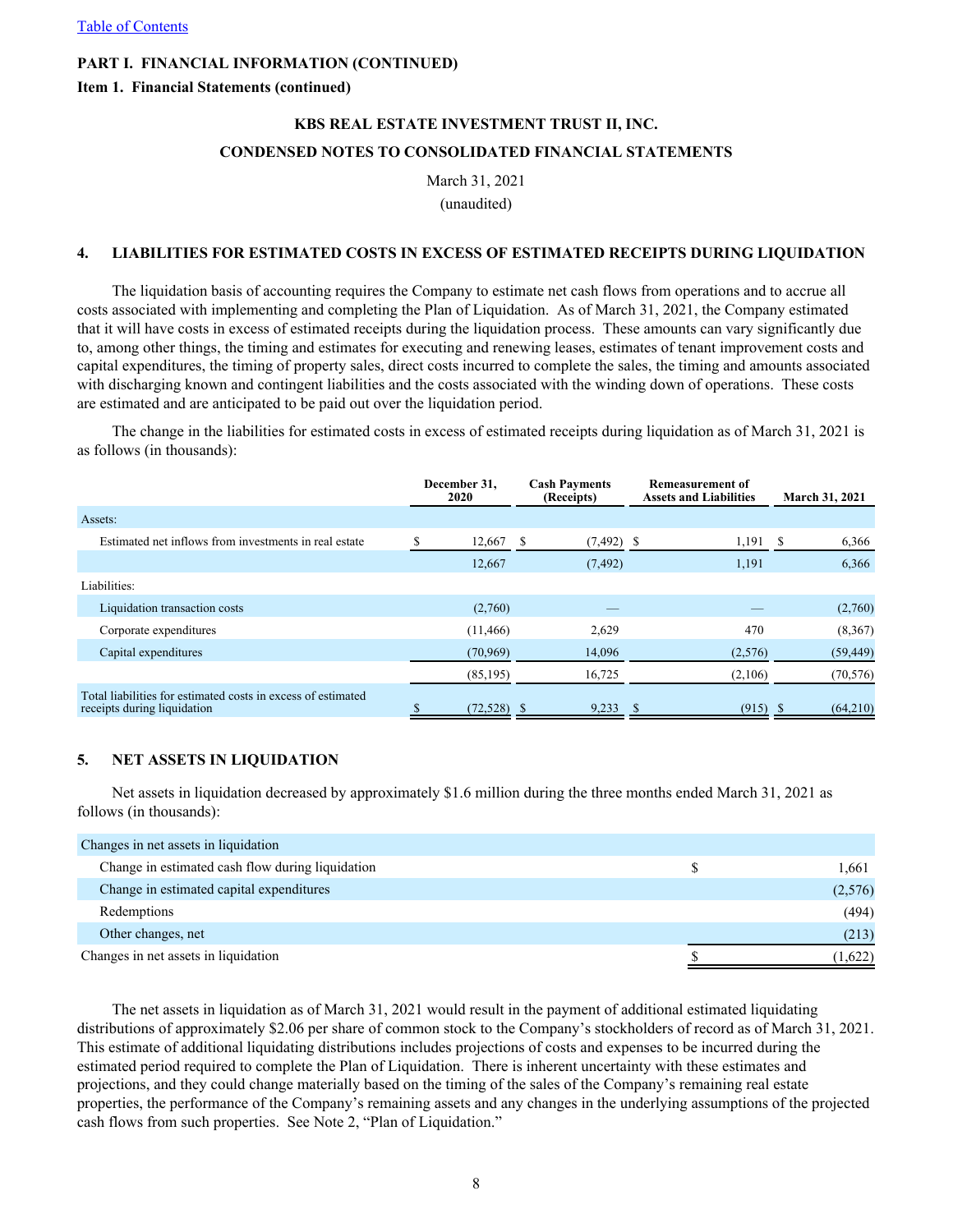**Item 1. Financial Statements (continued)**

# **KBS REAL ESTATE INVESTMENT TRUST II, INC. CONDENSED NOTES TO CONSOLIDATED FINANCIAL STATEMENTS**

March 31, 2021 (unaudited)

#### **6. REAL ESTATE**

As of March 31, 2021, the Company's real estate investments were composed of four office properties and an office building that is part of an office campus, encompassing in the aggregate approximately 2.4 million rentable square feet. As of March 31, 2021, the Company's real estate portfolio was 73% occupied. As of March 31, 2021, the Company's liquidation value of real estate was \$698.5 million, exclusive of net operating income to be earned and projected capital expenditures to be incurred over the expected hold period through sale.

As a result of adopting the liquidation basis of accounting as of February 1, 2020, as of March 31, 2021, real estate properties were recorded at their estimated liquidation value, which represents the estimated gross amount of cash that the Company will collect through the sale of its real estate properties owned as of March 31, 2021 as it carries out its Plan of Liquidation.

# **7. NOTES PAYABLE**

As of March 31, 2021 and December 31, 2020, the Company's notes payable consisted of the following (dollars in thousands):

| <b>Book</b><br>Book<br>Value as of<br>December 31,<br>2021<br>2020 |                          | Contractual<br><b>Interest Rate as of</b><br>March 31.<br>$2021^{(1)}$ | <b>Effective</b><br><b>Interest Rate</b><br>as of<br>March 31.<br>$2021^{(1)}$ | Payment<br><b>Type</b> | <b>Maturity</b><br>Date $(2)$ <sup>*</sup> |            |
|--------------------------------------------------------------------|--------------------------|------------------------------------------------------------------------|--------------------------------------------------------------------------------|------------------------|--------------------------------------------|------------|
| \$<br>145,170                                                      | \$                       | 145,170                                                                | One-month LIBOR<br>$+1.45%$                                                    | 1.6%                   | Interest<br>Only                           | 03/29/2022 |
| 95,350                                                             |                          | 95,350                                                                 | One-month LIBOR<br>$+1.65%$                                                    | 1.8%                   | (4)                                        | 09/01/2023 |
| 240,520                                                            |                          | 240,520                                                                |                                                                                |                        |                                            |            |
|                                                                    | Value as of<br>March 31. |                                                                        |                                                                                |                        |                                            |            |

(1) Contractual interest rate represents the interest rate in effect under the loan as of March 31, 2021. Effective interest rate is calculated as the actual interest rate in effect as of March 31, 2021, using interest rate indices as of March 31, 2021, where applicable.

 $^{(2)}$  Represents the initial maturity date or the maturity date as extended as of March 31, 2021.

 $<sup>(4)</sup>$  As of March 31, 2021, \$95.4 million had been disbursed to the Company with the remaining loan balance of \$49.6 million available for future</sup> disbursements, subject to certain conditions set forth in the loan agreement. Monthly payments are initially interest-only. Beginning on January 1, 2022, monthly payments for the Granite Tower Mortgage Loan will begin to include principal and interest with principal payments calculated using an amortization schedule of 30 years for the balance of the loan term, with the remaining principal balance, all accrued and unpaid interest and any other amounts due at maturity.

<sup>&</sup>lt;sup>(3)</sup> As of March 31, 2021, the Portfolio Loan Facility was secured by Willow Oaks Corporate Center, Union Bank Plaza and Fountainhead Plaza. As of March 31, 2021, \$145.2 million of term debt of the Portfolio Loan Facility was outstanding and \$48.4 million of revolving debt remained available for future disbursements, subject to certain terms and conditions set forth in the loan documents.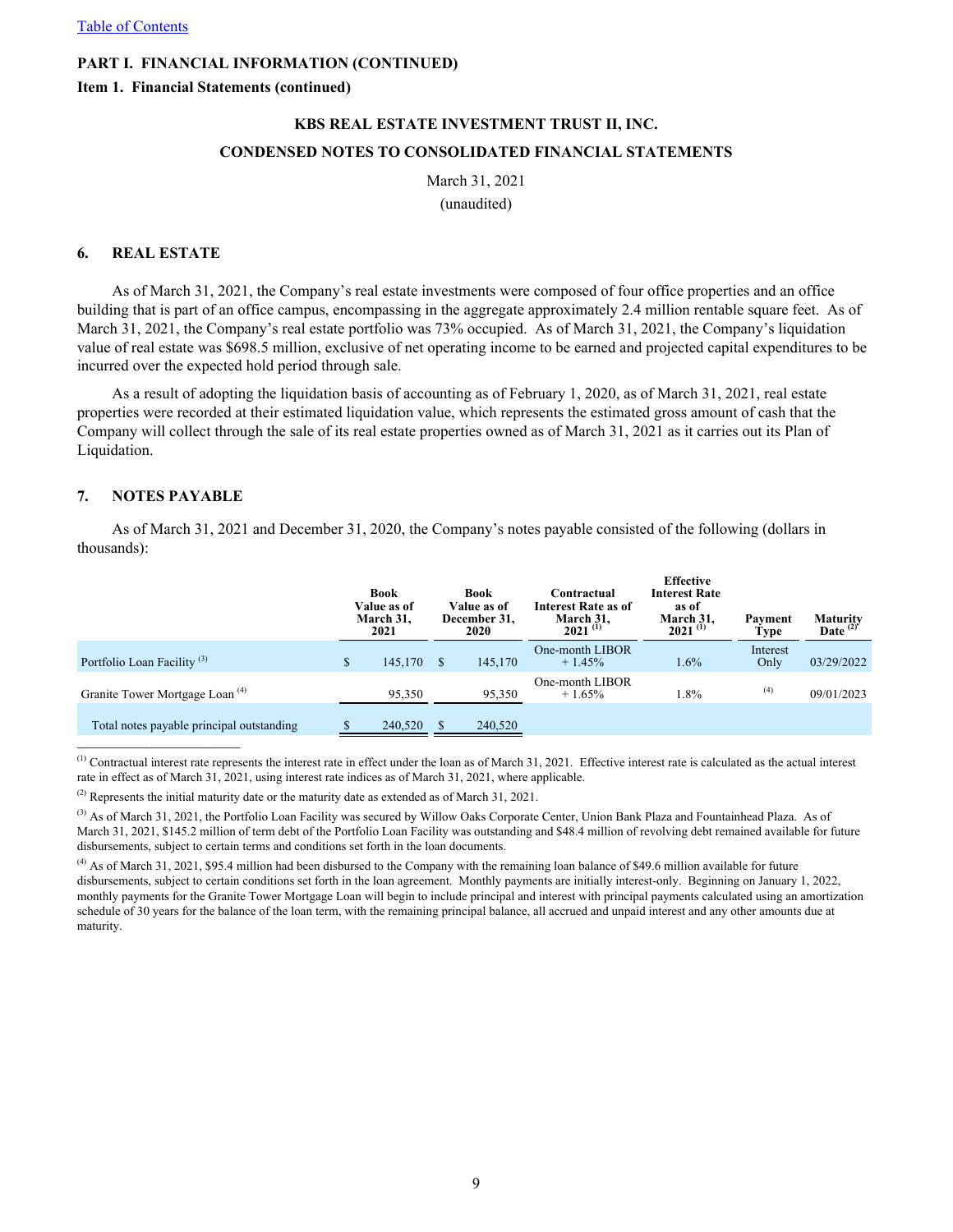**Item 1. Financial Statements (continued)**

# **KBS REAL ESTATE INVESTMENT TRUST II, INC. CONDENSED NOTES TO CONSOLIDATED FINANCIAL STATEMENTS**

March 31, 2021 (unaudited)

### **8. RELATED PARTY TRANSACTIONS**

 $\mathcal{L}_\text{max}$  and  $\mathcal{L}_\text{max}$  and  $\mathcal{L}_\text{max}$ 

The Company has entered into the Advisory Agreement with the Advisor. This agreement entitles the Advisor to specified fees upon the provision of certain services with regard to the management of the Company's investments, among other services, and the disposition of investments, as well as reimbursement of certain costs incurred by the Advisor in providing services to the Company. In addition, the Advisor is entitled to certain other fees, including an incentive fee upon achieving certain performance goals, as detailed in the Advisory Agreement. The Company has also entered into a fee reimbursement agreement with KBS Capital Markets Group LLC (the "Dealer Manager") pursuant to which the Company agreed to reimburse the Dealer Manager for certain fees and expenses it incurs for administering the Company's participation in the Depository Trust & Clearing Corporation Alternative Investment Product Platform with respect to certain accounts of the Company's investors serviced through the platform. During the three months ended March 31, 2021 and 2020, the Advisor and Dealer Manager also serve or served as the advisor and dealer manager, respectively, for KBS Real Estate Investment Trust III, Inc. ("KBS REIT III") and KBS Growth & Income REIT, Inc. ("KBS Growth & Income REIT").

As of January 1, 2020, the Company, together with KBS REIT III, KBS Growth & Income REIT, the Dealer Manager, the Advisor and other KBS-affiliated entities, had entered into an errors and omissions and directors and officers liability insurance program where the lower tiers of such insurance coverage were shared. The cost of these lower tiers is allocated by the Advisor and its insurance broker among each of the various entities covered by the program, and is billed directly to each entity. In June 2020, the Company renewed its participation in the program. The program is effective through June 30, 2021.

During the three months ended March 31, 2021 and 2020, no other business transactions occurred between the Company and KBS REIT III, KBS Growth & Income REIT, the Advisor, the Dealer Manager or other KBS-affiliated entities.

Pursuant to the terms of these agreements, summarized below are the related-party costs incurred by the Company for the three months ended March 31, 2021 and 2020, respectively, and any related amounts payable as of March 31, 2021 and December 31, 2020 (in thousands):

|                                                    |                              |      |       | Pavable as of |    |  |              |  |  |
|----------------------------------------------------|------------------------------|------|-------|---------------|----|--|--------------|--|--|
|                                                    | Three Months Ended March 31, |      |       | March 31,     |    |  | December 31, |  |  |
|                                                    | 2021                         | 2020 |       | 2021          |    |  | 2020         |  |  |
| <b>Expensed</b>                                    |                              |      |       |               |    |  |              |  |  |
| Asset management fees                              | $1,438$ \$                   |      | 1,839 | - S           |    |  |              |  |  |
| Reimbursement of operating expenses <sup>(1)</sup> | 126                          |      | 76    |               | 66 |  | 49           |  |  |
| Disposition fees                                   |                              |      | 3,082 |               |    |  |              |  |  |
|                                                    | 1,564                        |      | 4,997 |               | 66 |  | 49           |  |  |

 $<sup>(1)</sup>$  Reimbursable operating expenses primarily consists of internal audit personnel costs, accounting software and cybersecurity related expenses incurred by the</sup> Advisor under the Advisory Agreement. The Company has reimbursed the Advisor for the Company's allocable portion of the salaries, benefits and overhead of internal audit department personnel providing services to the Company. These amounts totaled \$87,000 and \$58,000 for the three months ended March 31, 2021 and 2020, respectively, and were the only type of employee costs reimbursed under the Advisory Agreement for the three months ended March 31, 2021 and 2020. The Company will not reimburse for employee costs in connection with services for which the Advisor earns acquisition, origination or disposition fees (other than reimbursement of travel and communication expenses) or for the salaries or benefits the Advisor or its affiliates may pay to the Company's executive officers. In addition to the amounts above, the Company reimburses the Advisor for certain of the Company's direct costs incurred from third parties that were initially paid by the Advisor on behalf of the Company.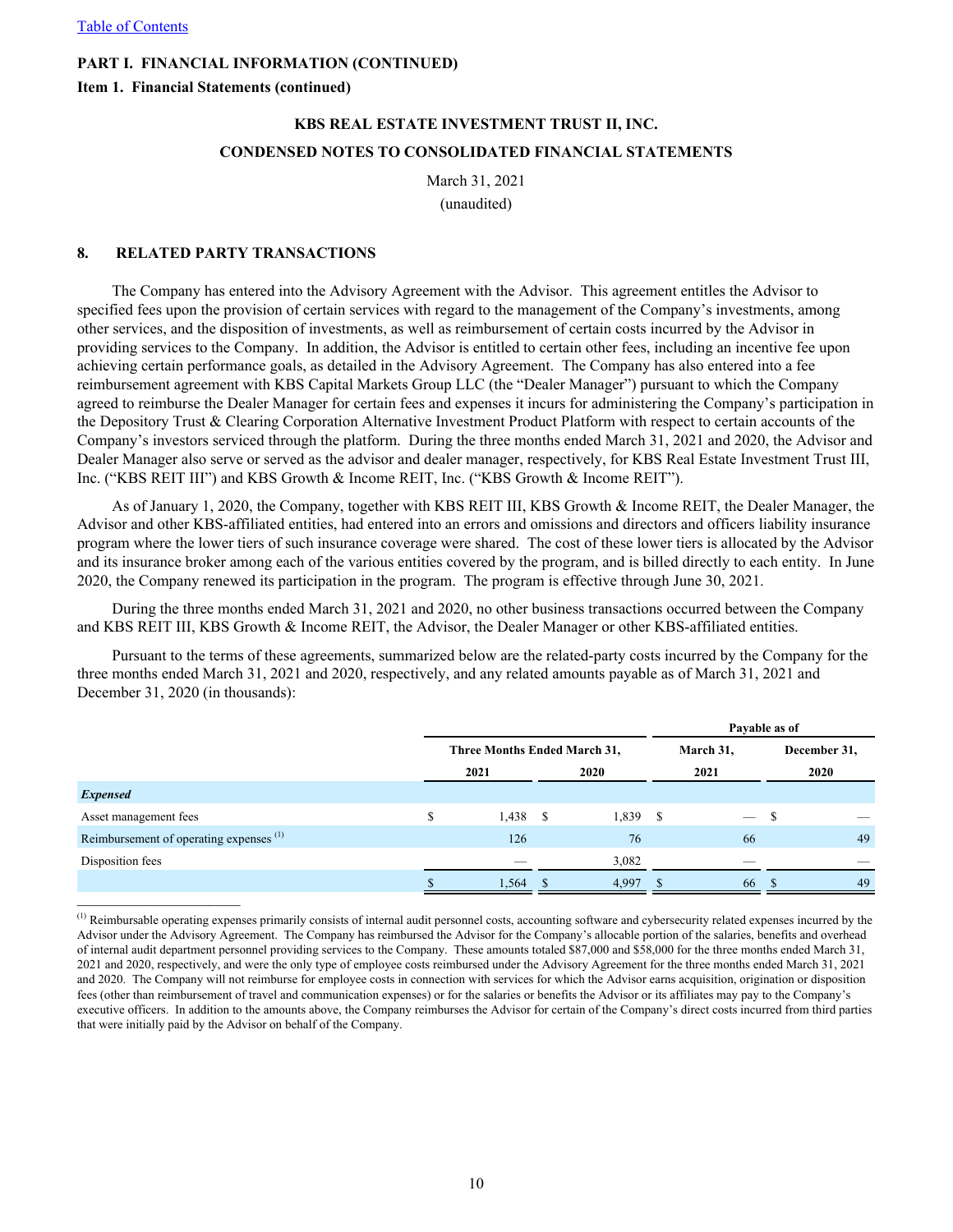# **Item 1. Financial Statements (continued)**

# **KBS REAL ESTATE INVESTMENT TRUST II, INC. CONDENSED NOTES TO CONSOLIDATED FINANCIAL STATEMENTS**

March 31, 2021 (unaudited)

# **9. COMMITMENTS AND CONTINGENCIES**

# **Economic Dependency**

The Company is dependent on the Advisor for certain services that are essential to the Company, including the execution of the Plan of Liquidation; the disposition of real estate investments; management of the daily operations of the Company's real estate investment portfolio; and other general and administrative responsibilities. In the event the Advisor is unable to provide any of these services, the Company will be required to obtain such services from other sources.

# **Environmental**

As an owner of real estate, the Company is subject to various environmental laws of federal, state and local governments. Compliance with existing environmental laws is not expected to have a material adverse effect on the Company's financial condition and results of operations as of March 31, 2021.

# **Legal Matters**

From time to time, the Company is party to legal proceedings that arise in the ordinary course of its business. Management is not aware of any legal proceedings of which the outcome is probable or reasonably possible to have a material adverse effect on the Company's results of operations or financial condition, which would require accrual or disclosure of the contingency and possible range of loss. Additionally, the Company has not recorded any loss contingencies related to legal proceedings in which the potential loss is deemed to be remote.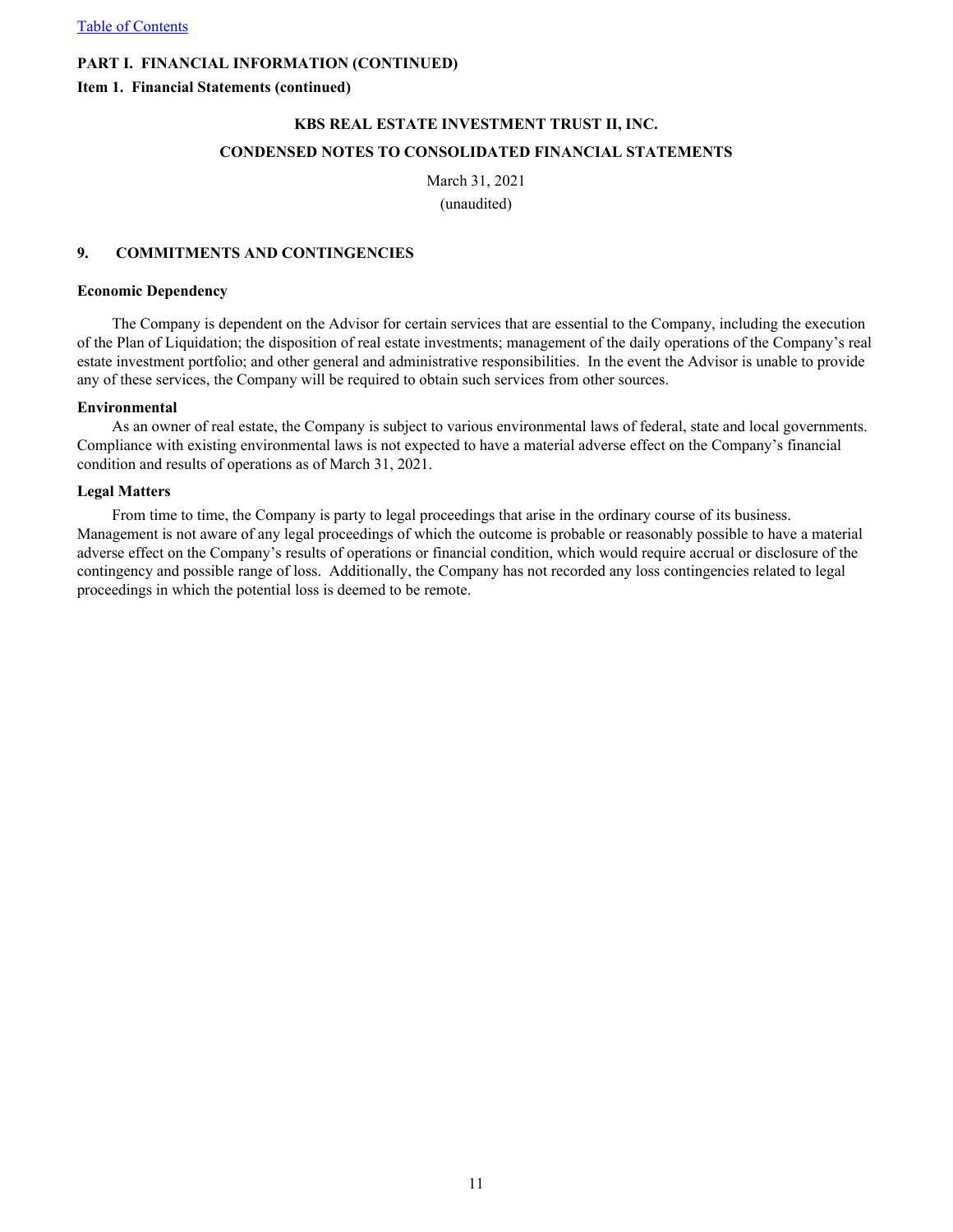# <span id="page-12-0"></span>**Item 2. Management's Discussion and Analysis of Financial Condition and Results of Operations**

The following discussion and analysis should be read in conjunction with the accompanying financial statements of KBS Real Estate Investment Trust II, Inc. and the notes thereto. As used herein, the terms "we," "our" and "us" refer to KBS Real Estate Investment Trust II, Inc., a Maryland corporation, and, as required by context, KBS Limited Partnership II, a Delaware limited partnership, which we refer to as the "Operating Partnership," and to their subsidiaries.

#### **Forward-Looking Statements**

Certain statements included in this Quarterly Report on Form 10-Q are forward-looking statements. Those statements include statements regarding the intent, belief or current expectations of KBS Real Estate Investment Trust II, Inc. and members of our management team, as well as the assumptions on which such statements are based, and generally are identified by the use of words such as "may," "will," "seeks," "anticipates," "believes," "estimates," "expects," "plans," "intends," "should" or similar expressions. Actual results may differ materially from those contemplated by such forward-looking statements. Further, forward-looking statements speak only as of the date they are made, and we undertake no obligation to update or revise forward-looking statements to reflect changed assumptions, the occurrence of unanticipated events or changes to future operating results over time, unless required by law. Moreover, you should interpret many of the risks identified in this report, as well as the risks set forth below, as being heightened as a result of the ongoing and numerous adverse impacts of the COVID-19 pandemic.

The following are some of the risks and uncertainties, although not all of the risks and uncertainties, that could cause our actual results to differ materially from those presented in our forward-looking statements:

- The COVID-19 pandemic, together with the resulting measures imposed to help control the spread of the virus, including quarantines, "shelter-in-place" and "stay-at-home" orders, travel restrictions, restrictions on businesses and school closures, has had a negative impact on the economy and business activity globally. The extent to which the COVID-19 pandemic impacts our operations and those of our tenants and our implementation of the Plan of Liquidation (defined below) depends on future developments, which are highly uncertain and cannot be predicted with confidence, including the scope, severity and duration of the pandemic, the actions taken to contain the pandemic or mitigate its impact, and the direct and indirect economic effects of the pandemic and containment measures, among others.
- Although our board of directors and our stockholders have approved the sale of all of our assets and our dissolution pursuant to the Plan of Liquidation, we can give no assurance that we will be able to successfully implement the Plan of Liquidation and sell our assets, pay our debts and distribute the net proceeds from liquidation to our stockholders as we expect. If we underestimated our existing obligations and liabilities or if unanticipated or contingent liabilities arise, the amount of liquidating distributions ultimately paid to our stockholders could be less than estimated. Given the uncertainty and current business disruptions as a result of the outbreak of COVID-19, our implementation of the Plan of Liquidation may be materially and adversely impacted and this may have a material effect on the ultimate amount and timing of liquidating distributions received by stockholders.
- We may face unanticipated difficulties, delays or expenditures relating to our implementation of the Plan of Liquidation, which may reduce or delay our payment of liquidating distributions.
- We can give no assurance regarding the timing of asset dispositions in connection with the implementation of the Plan of Liquidation, the sale prices we will receive for our assets and the amount and timing of liquidating distributions to be received by our stockholders, which risks are heightened as a result of the outbreak of COVID-19.
- We may face risks associated with legal proceedings, including stockholder litigation, that may be instituted against us related to the Plan of Liquidation.
- All of our executive officers, one of our directors and other key real estate and debt finance professionals are also officers, directors, managers, key professionals and/or holders of a direct or indirect controlling interest in our advisor, the entity that acted as our dealer manager and/or other KBS-affiliated entities. As a result, they face conflicts of interest, including significant conflicts created by our advisor's compensation arrangements with us and other KBS-sponsored programs and KBS-advised investors and conflicts in allocating time among us and these other programs and investors. These conflicts could result in unanticipated actions.
- We pay substantial fees to and expenses of our advisor and its affiliates. These payments reduce the amount of liquidating distributions our stockholders will receive.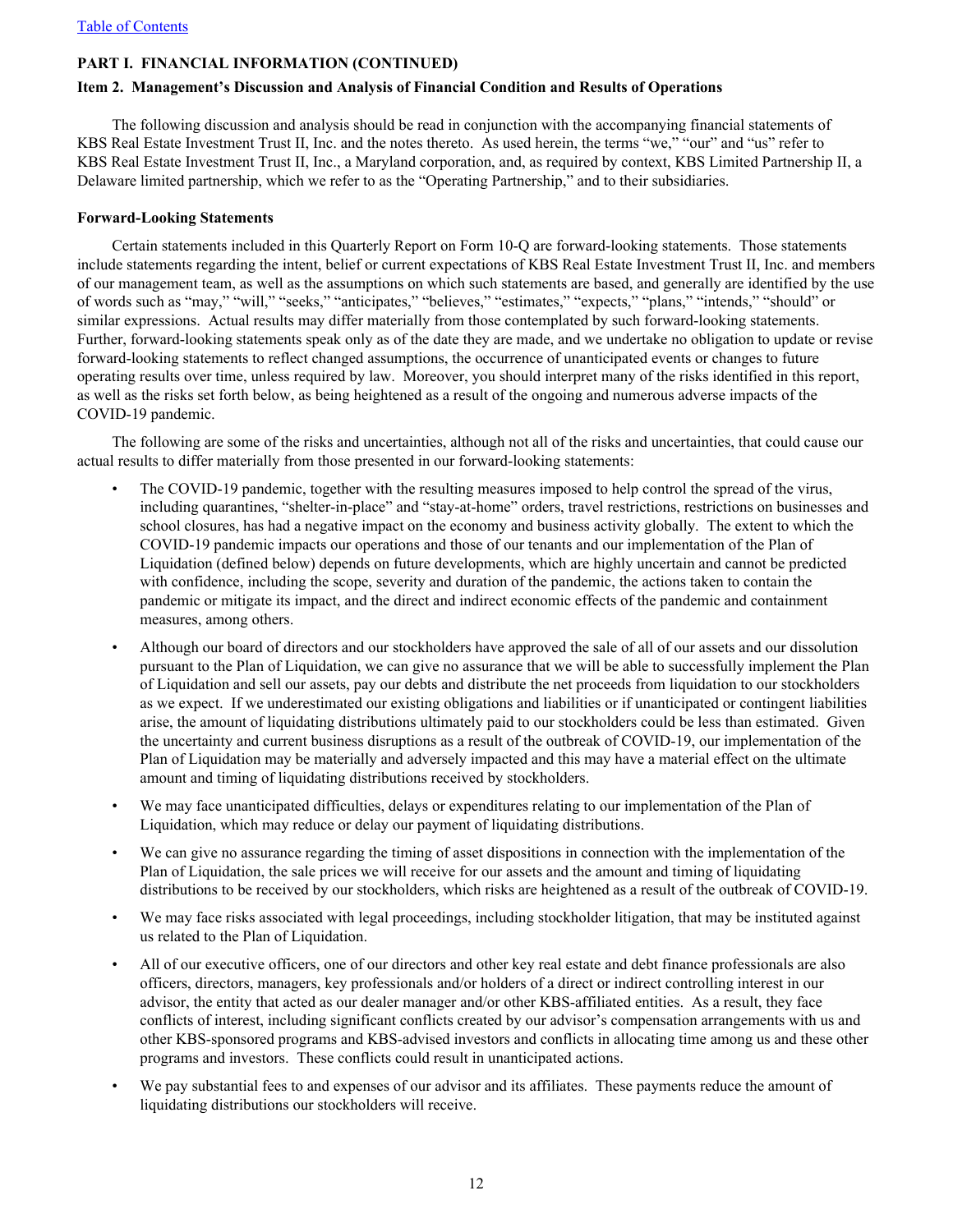# **Item 2. Management's Discussion and Analysis of Financial Condition and Results of Operations (continued)**

- We depend on tenants for the revenue generated by our real estate investments and, accordingly, the revenue generated by our real estate investments is dependent upon the success and economic viability of our tenants. Revenues from our properties could decrease due to a reduction in occupancy (caused by factors including, but not limited to, tenant defaults, tenant insolvency, early termination of tenant leases and non-renewal of existing tenant leases), rent deferrals or abatements, tenants becoming unable to pay their rent and/or lower rental rates, making it more difficult for us to meet our debt service obligations and reducing our stockholders' returns and the amount of liquidating distributions they receive. From March 2020 through March 31, 2021, we have granted rent relief to eight tenants as a result of the pandemic, and these tenants or additional tenants may request rent relief in future periods or become unable to pay rent and therefore, we are unable to predict the impact that the pandemic will have on the financial condition, results of operations and cash flows of our tenants and us due to numerous uncertainties.
- Our investments in real estate may be affected by unfavorable real estate market and general economic conditions, which could decrease the value of those assets. Revenues from our properties could decrease. Such events would make it more difficult for us to meet our debt service obligations and successfully implement the Plan of Liquidation, which could reduce our stockholders' returns and the amount of liquidating distributions they receive.
- Continued disruptions in the financial markets, changes in the demand for office properties and uncertain economic conditions could adversely affect our ability to successfully implement our business strategy and the Plan of Liquidation, which could reduce our stockholders' returns and the amount of liquidating distributions they receive.
- As of March 31, 2021, we have \$240.5 million of variable debt outstanding, and we may incur additional variable rate debt in the future. The interest and related payments on our variable rate debt will vary with the movement of LIBOR or other indexes. Increases in one-month LIBOR or other indexes would increase the amount of our debt payments and could reduce our stockholders' returns and the amount of liquidating distributions they receive.
- Our share redemption program provides only for redemptions sought upon a stockholder's death, "qualifying disability" or "determination of incompetence" (each as defined in the share redemption program document, and, together with redemptions sought in connection with a stockholder's death, "Special Redemptions"). The dollar amounts available for such redemptions are determined by the board of directors and may be reviewed and adjusted from time to time. Additionally, redemptions are further subject to limitations described in our share redemption program. We do not expect to have funds available for ordinary redemptions in the future.
- During the year ended December 31, 2020, we sold two office properties and four office buildings that were part of an eight-building office campus. During the year ended December 31, 2019, we sold two office properties. As a result of our disposition activity, our general and administrative expenses, which are not directly related to the size of our portfolio, have increased as a percentage of our cash flow from operations and will continue to increase as we sell additional assets pursuant to the Plan of Liquidation.

All forward-looking statements should be read in light of the risks identified in Part I, Item 1A of our Annual Report on Form 10-K for the year ended December 31, 2020, as filed with the Securities and Exchange Commission (the "SEC"), and in Part II, Item 1A herein.

# **Overview**

We were formed on July 12, 2007 as a Maryland corporation that elected to be taxed as a real estate investment trust ("REIT") beginning with the taxable year ended December 31, 2008 and we intend to continue to operate in such a manner. We conduct our business primarily through our Operating Partnership, of which we are the sole general partner. Subject to certain restrictions and limitations, our business is managed by our advisor, KBS Capital Advisors LLC, pursuant to an advisory agreement. KBS Capital Advisors conducts our operations and manages our portfolio of real estate investments. Our advisor owns 20,000 shares of our common stock. We have no paid employees.

As of March 31, 2021, we owned four office properties and an office building that is part of an office campus.

As of March 31, 2021, we had 184,055,532 shares of common stock issued and outstanding.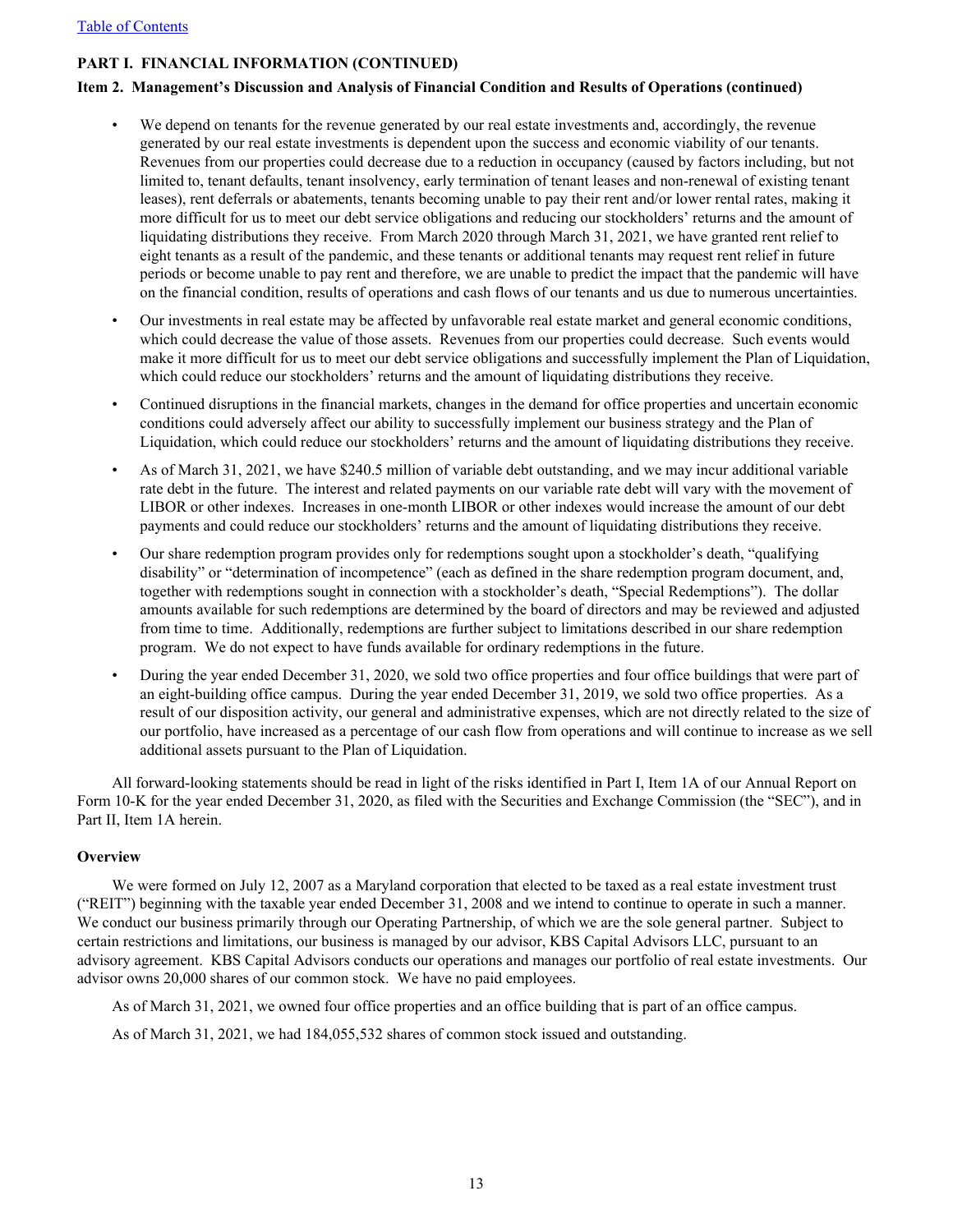# **Item 2. Management's Discussion and Analysis of Financial Condition and Results of Operations (continued)**

On November 13, 2019, in connection with a review of potential strategic alternatives available to us, a special committee composed of all of our independent directors (the "Special Committee") and our board of directors unanimously approved the sale of all of our assets and our dissolution pursuant to the terms of the plan of complete liquidation and dissolution (the "Plan of Liquidation"). The principal purpose of the Plan of Liquidation is to provide liquidity to our stockholders by selling our assets, paying our debts and distributing the net proceeds from liquidation to our stockholders. On March 5, 2020, our stockholders approved the Plan of Liquidation. The Plan of Liquidation is included as an exhibit to this Quarterly Report on Form 10-Q.

#### *Plan of Liquidation*

In accordance with the Plan of Liquidation, our objectives are to pursue an orderly liquidation of our company by selling all of our remaining assets, paying our debts and our known liabilities, providing for the payment of unknown or contingent liabilities, distributing the net proceeds from liquidation to our stockholders and winding up our operations and dissolving our company. While pursuing our liquidation pursuant to the Plan of Liquidation, we intend to continue to manage our portfolio of assets to maintain and, if possible, improve the quality and income-producing ability of our properties to enhance property stability and better position our remaining assets for sale.

We expect to distribute substantially all of the net proceeds from liquidation to our stockholders within 24 months from March 5, 2020. Pursuant to the Plan of Liquidation, on March 5, 2020, our board of directors authorized an initial liquidating distribution in the amount of \$0.75 per share of common stock to stockholders of record as of the close of business on March 5, 2020. On July 31, 2020, our board of directors authorized a second liquidating distribution in the amount of \$0.25 per share of common stock to stockholders of record as of the close of business on August 3, 2020, and on December 24, 2020, our board of directors authorized a third liquidating distribution in the amount of \$0.40 per share of common stock to stockholders of record as of the close of business on December 24, 2020. We expect to continue to pay liquidating distribution payments to our stockholders through the completion of our liquidation process. However, if we cannot sell our assets and pay our debts within 24 months from March 5, 2020, or if the board of directors and the Special Committee determine that it is otherwise advisable to do so, pursuant to the Plan of Liquidation, we may transfer and assign our remaining assets to a liquidating trust. Upon such transfer and assignment, our stockholders will receive beneficial interests in the liquidating trust.

Our expectations about the implementation of the Plan of Liquidation and the amount of any additional liquidating distributions that we will pay to our stockholders and when we will pay them are subject to risks and uncertainties and are based on certain estimates and assumptions, one or more of which may prove to be incorrect. As a result, the actual amount of any additional liquidating distributions we pay to stockholders may be more or less than we estimate and the liquidating distributions may be paid later than we predict. There are many factors that may affect the amount of liquidating distributions we will ultimately pay to our stockholders. If we underestimate our existing obligations and liabilities or the amount of taxes, transaction fees and expenses relating to the liquidation and dissolution, or if unanticipated or contingent liabilities arise, the amount of liquidating distributions ultimately paid to our stockholders could be less than estimated. Moreover, the liquidation value will fluctuate over time in response to developments related to individual assets in our portfolio and the management of those assets, in response to the real estate and finance markets, based on the actual liquidation timing and the amount of net proceeds received from the disposition of the remaining assets and due to other factors. Given the uncertainty and current business disruptions as a result of the outbreak of COVID-19, our implementation of the Plan of Liquidation may be materially and adversely impacted and this may have a material effect on the ultimate amount and timing of liquidating distributions received by our stockholders. While we have considered the impact from COVID-19 in our net assets in liquidation presented on the Condensed Consolidated Statement of Net Assets as of March 31, 2021, the extent to which our business may be affected by COVID-19 depends on future developments with respect to the continued spread and treatment of the virus, the actions taken to contain the pandemic or mitigate its impact, and the direct and indirect economic effects of the pandemic and containment measures. Any long-term impact of this situation, even after an economic rebound, remains unclear. See "-Market Outlook — Real Estate and Real Estate Finance Markets — COVID-19 Pandemic and Portfolio Outlook" for a discussion of the impact of the outbreak of COVID-19 on our business and our liquidation. We can give no assurance regarding the timing of asset dispositions in connection with the implementation of the Plan of Liquidation, the sale prices we will receive for our assets, and the amount or timing of liquidating distributions to be received by our stockholders.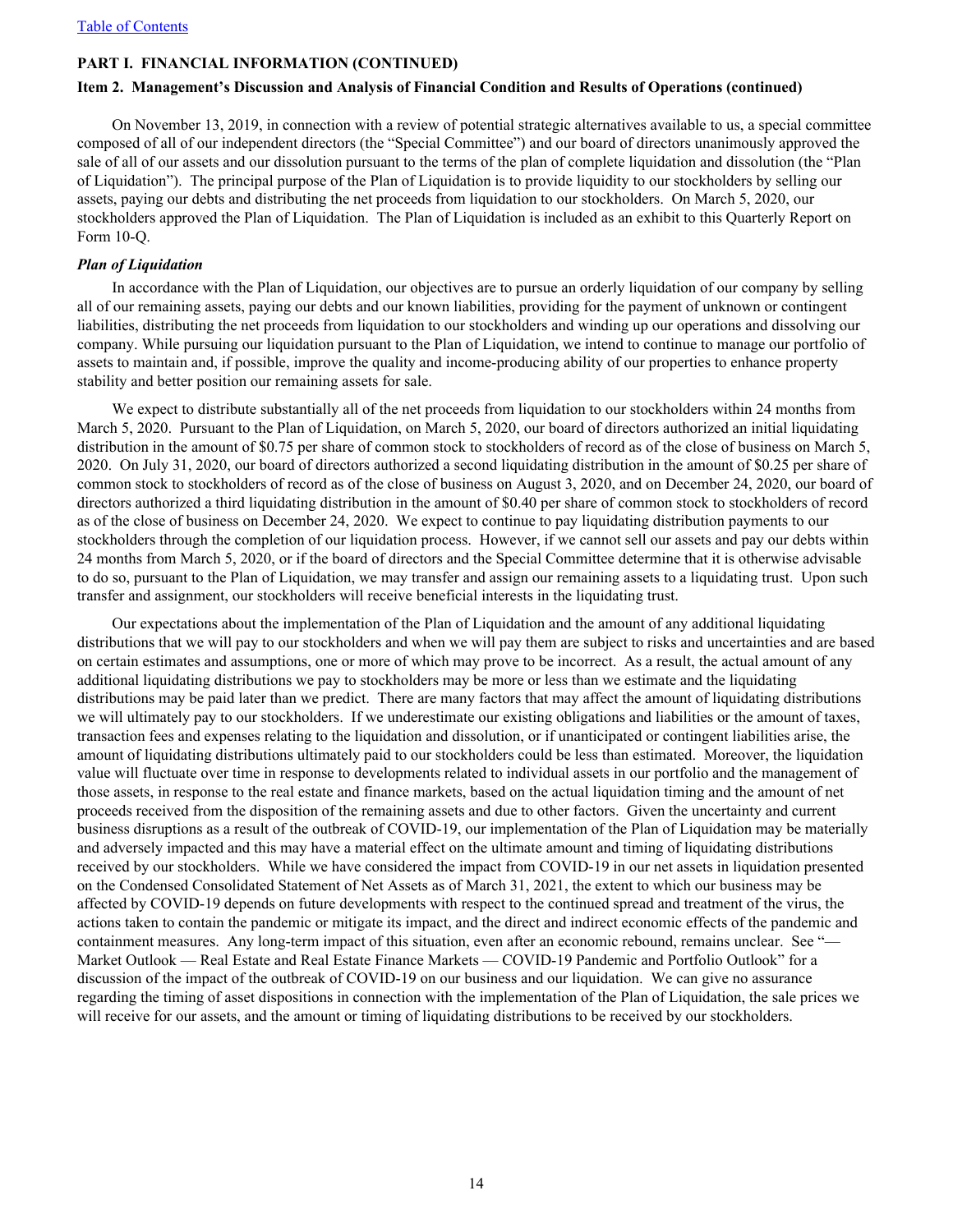### **Item 2. Management's Discussion and Analysis of Financial Condition and Results of Operations (continued)**

#### **Market Outlook – Real Estate and Real Estate Finance Markets**

Volatility in global financial markets and changing political environments can cause fluctuations in the performance of the U.S. commercial real estate markets. Possible future declines in rental rates, slower or potentially negative net absorption of leased space and expectations of future rental concessions, including free rent to renew tenants early, to retain tenants who are up for renewal or to attract new tenants, may result in decreases in cash flows from our properties. Further, revenues from our properties could decrease due to a reduction in occupancy (caused by factors including, but not limited to, tenant defaults, tenant insolvency, early termination of tenant leases and non-renewal of existing tenant leases), rent deferrals or abatements, tenants being unable to pay their rent and/or lower rental rates. Reductions in revenues from our properties would adversely impact the timing of asset sales and/or the sales price we will receive for our properties. To the extent there are increases in the cost of financing due to higher interest rates, this may cause difficulty in refinancing debt obligations at terms as favorable as the terms of existing indebtedness. Further, increases in interest rates would increase the amount of our debt payments on our variable rate debt. Management continuously reviews our debt financing strategies to optimize our portfolio and the cost of our debt exposure. Market conditions can change quickly, potentially negatively impacting the value of real estate investments. Most recently, the outbreak of COVID-19 has had a negative impact on the real estate market as discussed below.

#### *COVID-19 Pandemic and Portfolio Outlook*

Since initially being reported in December 2019, COVID-19 has spread around the world, including to every state in the United States. On March 11, 2020, the World Health Organization declared COVID-19 a pandemic, and on March 13, 2020, the United States declared a national emergency with respect to COVID-19. The COVID-19 pandemic has severely impacted global economic activity and caused significant volatility and negative pressure in financial markets. The global impact of the pandemic continues to evolve and many countries, states and localities, including states and localities in the United States, have reacted by imposing measures to help control the spread of the virus, including instituting quarantines, "shelter-in-place" and "stay-at-home" orders, travel restrictions, restrictions on businesses and school closures. As a result, the COVID-19 pandemic is negatively impacting almost every industry, including the U.S. office real estate industry and the industries of our tenants, directly or indirectly. As of March 31, 2021, tenants in the mining and oil and gas extraction industry represented approximately 19% of our base rent. Tenants in this sector have been adversely impacted by the reduced demand for oil as a result of the slowdown in economic activity resulting from the pandemic spread of COVID-19 and the increased volatility in oil prices. The fluidity of the COVID-19 pandemic continues to preclude any prediction as to the ultimate adverse impact the pandemic may have on our business, financial condition, results of operations, cash flows and liquidation.

During the year ended December 31, 2020 and the three months ended March 31, 2021, we did not experience a significant impact to rental income collections from the COVID-19 pandemic. Rent collections for the quarter ended March 31, 2021 were approximately 99%. Many of our tenants have suffered reductions in revenue. As of March 31, 2021, we had entered into lease amendments related to the effects of the COVID-19 pandemic, granting \$0.2 million of rent deferrals for the period from March 2020 through March 31, 2021 and granting \$0.1 million in rental abatements during this period. From March 2020 through March 31, 2021, eight tenants were granted rental deferrals or rental abatements as a result of the pandemic, of which three tenants have begun to pay rent in accordance with their lease agreements subsequent to the deferral or abatement period. Three of the eight tenants continued to have rent abated through May 2021. Depending upon the duration of the pandemic, the various measures imposed to help control the spread of the virus and the corresponding economic slowdown, these tenants or additional tenants may seek rent deferrals or abatements in future periods or become unable to pay their rent. We will continue to evaluate any additional short-term rent relief requests from tenants on an individual basis. Any future rent relief arrangements are expected to be structured as temporary short-term deferrals of base rent that will be paid back over time. Not all tenant requests will ultimately result in modified agreements, nor are we forgoing our contractual rights under our lease agreements. In most cases, it is in our best interest to help our tenants remain in business and reopen when restrictions are lifted. If tenants default on their rent and vacate, the ability to re-lease this space is likely to be more difficult if the economic slowdown continues and any long term impact of this situation, even after an economic rebound, remains unclear. Subsequent to March 31, 2021, we have not seen a material impact on our rent collections. However, current collections and rent relief requests to-date may not be indicative of collections or requests in any future period. The impact of the COVID-19 pandemic on our rental revenue for the second quarter of 2021 and thereafter cannot be determined at present.

Although we did not experience significant disruptions in rental income, during the year ended December 31, 2020, we reduced the estimated liquidation value of our real estate portfolio by \$90.2 million due to changes in leasing projections across our portfolio resulting in lower projected cash flow and projected sales prices caused by the impact of the COVID-19 pandemic. We did not recognize any additional decreases in the values of our real estate properties during the three months ended March 31, 2021. In future periods, we may need to recognize additional decreases in the values of our real estate properties to the extent leasing projections and projected sales prices decline at our properties.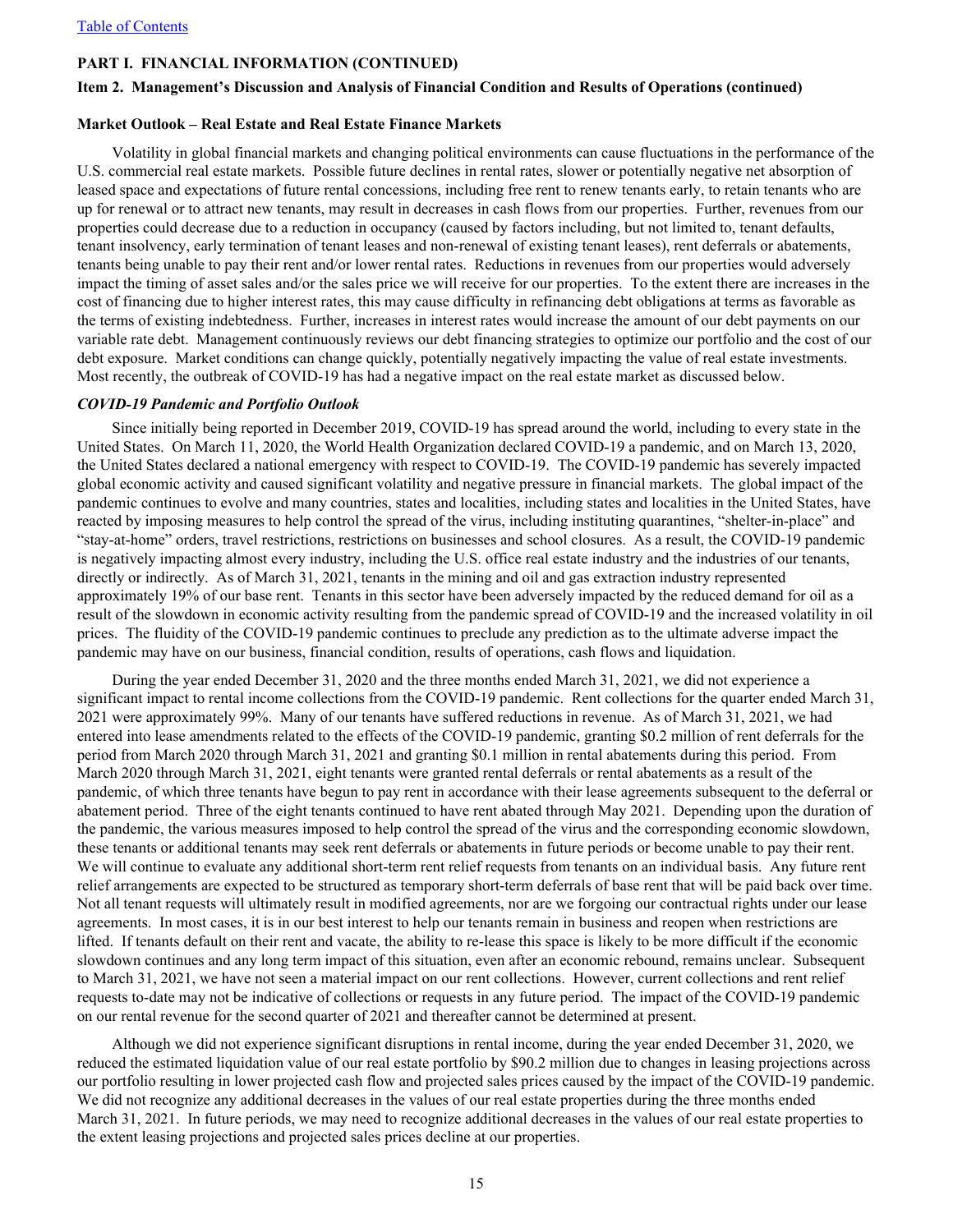# **Item 2. Management's Discussion and Analysis of Financial Condition and Results of Operations (continued)**

As of March 31, 2021, we had \$48.4 million of revolving debt available for immediate future disbursement under our portfolio loan facility, subject to certain conditions set forth in the loan agreements. Significant reductions in rental revenue in the future may limit our ability to draw on our portfolio loan facility due to covenants described in our loan agreements. However, we believe that our cash on hand, proceeds from asset sales and proceeds available under our portfolio loan facility and mortgage loan will be sufficient to meet our liquidity needs during our liquidation.

The COVID-19 pandemic or a future pandemic, epidemic or outbreak of infectious disease affecting states or regions in which we or our tenants operate could have material and adverse effects on our business, financial condition, results of operations, cash flows and our liquidation due to, among other factors: health or other government authorities requiring the closure of offices or other businesses or instituting quarantines of personnel as the result of, or in order to avoid, exposure to a contagious disease; disruption in supply and delivery chains; a general decline in business activity and demand for real estate, especially office properties; reduced economic activity, general economic decline or recession, which may impact our tenants' businesses, financial condition and liquidity and may cause tenants to be unable to make rent payments to us timely, or at all, or to otherwise seek modifications of lease obligations; difficulty accessing debt and equity capital on attractive terms, or at all, and a severe disruption and instability in the global financial markets or deteriorations in credit and financing conditions, which may affect our access to capital necessary to fund business operations or address maturing liabilities on a timely basis and may result in fewer buyers seeking to acquire commercial real estate; and the potential negative impact on the health of personnel of our advisor, particularly if a significant number of our advisor's employees are impacted, which would result in a deterioration in our ability to ensure business continuity during a disruption.

The extent to which the COVID-19 pandemic or any other pandemic, epidemic or disease impacts our operations and those of our tenants and our ability to implement our Plan of Liquidation depends on future developments, which are highly uncertain and cannot be predicted with confidence, including the scope, severity and duration of the pandemic, the actions taken to contain the pandemic or mitigate its impact, and the direct and indirect economic effects of the pandemic and containment measures, among others. Nevertheless, the COVID-19 pandemic (or a future pandemic, epidemic or disease) presents material uncertainty and risk with respect to our business, financial condition, results of operations, cash flows and our liquidation.

Our business, like all businesses, is being impacted by the uncertainty regarding the COVID-19 pandemic, the effectiveness of policies introduced to neutralize the disease, and the impact of those policies on economic activity. Given the uncertainty and current business disruptions as a result of the outbreak of COVID-19, our implementation of the Plan of Liquidation may be materially and adversely impacted and this may have a material effect on the ultimate amount and timing of liquidating distributions received by our stockholders.

#### **Liquidity and Capital Resources**

As described above under "— Overview — Plan of Liquidation," on March 5, 2020, our stockholders approved the sale of all of our assets and our dissolution pursuant to the terms of the Plan of Liquidation. We expect to sell all of our assets, pay all of our known liabilities, provide for unknown liabilities and distribute the net proceeds from liquidation to our stockholders. Our principal demands for funds during our liquidation are and will be for: the payment of operating expenses, capital expenditures and general and administrative expenses, including expenses in connection with the Plan of Liquidation; payments under debt obligations; Special Redemptions of common stock pursuant to our share redemption program; and payments of distributions to stockholders pursuant to the Plan of Liquidation. During our liquidation, we intend to use our cash on hand and proceeds from the sale of real estate properties as our primary sources of liquidity. To the extent available, we also intend to use cash flow generated by our real estate investments and proceeds from debt financing; however, asset sales will further reduce cash flows from these sources during the implementation of the Plan of Liquidation.

Our share redemption program provides only for Special Redemptions. During each calendar year, such Special Redemptions are limited to an annual dollar amount determined by the board of directors, which may be reviewed during the year and increased or decreased upon ten business days' notice to our stockholders. We do not expect to make ordinary redemptions in the future. On December 24, 2020, our board of directors approved an annual dollar limitation of \$10.0 million in the aggregate for the calendar year 2021 for Special Redemptions (subject to review and adjustment during the year by the board of directors), and further subject to the limitations described in the share redemption program. As of March 31, 2021, we had \$9.5 million available for Special Redemptions for the remainder of 2021.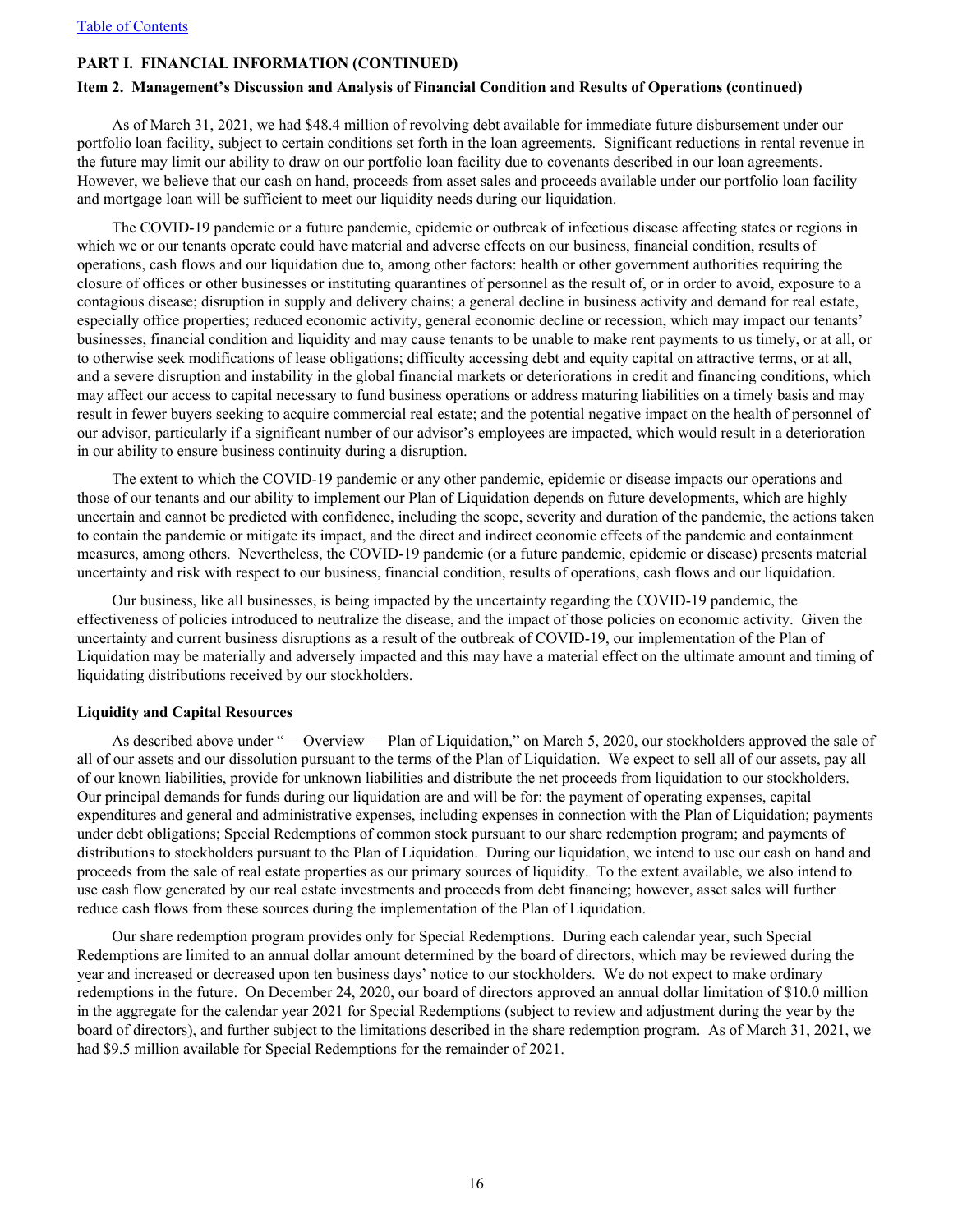# **Item 2. Management's Discussion and Analysis of Financial Condition and Results of Operations (continued)**

Our investments in real estate generate cash flow in the form of rental revenues and tenant reimbursements, which are reduced by operating expenditures, debt service payments, the payment of asset management fees and corporate general and administrative expenses. Cash flow from operations from our real estate investments is primarily dependent upon the occupancy level of our portfolio, the net effective rental rates on our leases, the collectibility of rent and operating recoveries from our tenants and how well we manage our expenditures, all of which may be adversely affected by the impact of the COVID-19 pandemic as discussed above. As of March 31, 2021, our real estate properties were 73% occupied.

For the three months ended March 31, 2021, our cash needs for capital expenditures and the payment of debt obligations were met with cash on hand and proceeds from asset sales. Operating cash needs during the same period were met with cash flow generated by our real estate. We believe that our cash on hand, proceeds from the sales of real estate properties and, to the extent available, our cash flow from operations and proceeds available under our portfolio loan facility and mortgage loan will be sufficient to meet our liquidity needs during our liquidation. As discussed above, asset sales will further reduce cash flows from operations and proceeds available from debt financing during the implementation of the Plan of Liquidation.

We do not expect to pay regular monthly distributions during the liquidating process. During the liquidating process, we intend to maintain adequate cash reserves for liquidity, capital expenditures, debt repayments, future Special Redemptions under our share redemption program and other future capital needs.

We expect to continue to pay liquidating distribution payments to our stockholders through the completion of our liquidation process and to pay the final liquidating distribution after we sell all of our assets, pay all of our known liabilities and provide for unknown liabilities. We expect to substantially complete these activities within 24 months from March 5, 2020, the day our stockholders approved the Plan of Liquidation. However, our expectations about the amount of liquidating distributions that we will pay and when we will pay them are based on many estimates and assumptions, one or more of which may prove to be incorrect. As a result, the actual amount of liquidating distributions we pay to our stockholders may be more or less than we estimate and the liquidating distributions may be paid later than we predict. See "— Overview — Plan of Liquidation" and "—Market Outlook — Real Estate and Real Estate Finance Markets — COVID-19 Pandemic and Portfolio Outlook" for a discussion of the impact of the outbreak of COVID-19 on our business and our liquidation.

In addition to using our capital resources to meet our debt service obligations, for capital expenditures and for operating costs, we use our capital resources to make certain payments to our advisor. We paid our advisor fees in connection with the acquisition and origination of our assets and pay our advisor fees in connection with the management and disposition of our assets and for certain costs incurred by our advisor in providing services to us. Among the fees payable to our advisor is an asset management fee. With respect to investments in real estate, we pay our advisor a monthly asset management fee equal to one-twelfth of 0.75% of the amount paid or allocated to acquire the investment, plus the cost of any subsequent development, construction or improvements to the property. This amount includes any portion of the investment that was debt financed and is inclusive of acquisition fees and expenses related thereto. We also continue to reimburse our advisor and our dealer manager for certain stockholder services.

During the three months ended March 31, 2021, cash and cash equivalents decreased by \$11.5 million primarily as a result of \$14.1 million of capital expenditure payments, offset by \$4.9 million of net cash flows from operations.

In order to execute our investment strategy, we primarily utilized secured debt to finance a portion of our investment portfolio. Management remains vigilant in monitoring the risks inherent with the use of debt in our portfolio and is taking actions to ensure that these risks, including refinance and interest rate risks, are properly balanced with the benefit of using leverage. We limit our total liabilities to 75% of the cost (before deducting depreciation and other noncash reserves) of our tangible assets; however, we may exceed that limit if the majority of the conflicts committee approves each borrowing in excess of such limitation and we disclose such borrowings to our stockholders in our next quarterly report with an explanation from the conflicts committee of the justification for the excess borrowing. As of March 31, 2021, our borrowings and other liabilities were approximately 37% of both the cost (before deducting depreciation and other noncash reserves) and book value (before deducting depreciation) of our tangible assets, respectively.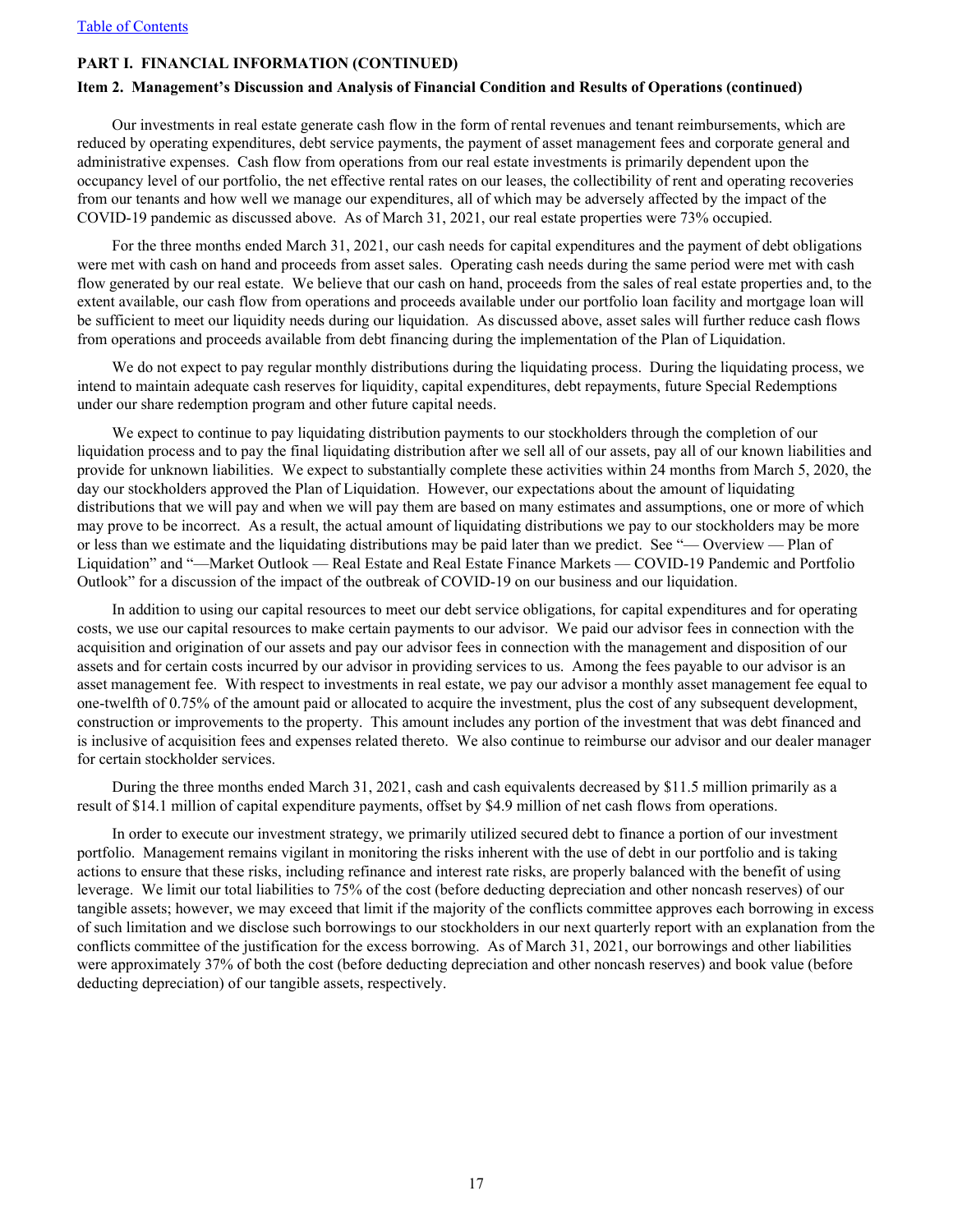# **Item 2. Management's Discussion and Analysis of Financial Condition and Results of Operations (continued)**

Pursuant to our stockholders' approval of the Plan of Liquidation, we adopted the liquidation basis of accounting as of February 1, 2020 (as the approval of the Plan of Liquidation by our stockholders became imminent within the first week of February 2020 based on the results of our solicitation of proxies from our stockholders for their approval of the Plan of Liquidation) and for the periods subsequent to February 1, 2020 in accordance with GAAP. Accordingly, on February 1, 2020, assets were adjusted to their estimated net realizable value, or liquidation value, which represents the estimated amount of cash that we will collect through the disposal of our assets as we carry out our Plan of Liquidation. The liquidation values of our operating properties are presented on an undiscounted basis. Estimated costs to dispose of assets and estimated capital expenditures through the anticipated disposition date of the properties have been presented separately from the related assets. Liabilities are carried at their contractual amounts due or estimated settlement amounts.

#### **Contractual Obligations**

The following is a summary of our contractual obligations as of March 31, 2021 (in thousands):

|                                                         |              |         | Payments Due During the Years Ending December 31, |          |      |            |      |         |      |   |      |  |
|---------------------------------------------------------|--------------|---------|---------------------------------------------------|----------|------|------------|------|---------|------|---|------|--|
| <b>Contractual Obligations</b>                          | <b>Total</b> |         | <b>Remainder of</b><br>2021                       |          | 2022 |            | 2023 |         | 2024 |   | 2025 |  |
| Outstanding debt obligations <sup>(1)</sup>             |              | 240.520 |                                                   |          |      | 150.382 \$ |      | 90.138  |      | — |      |  |
| Interest payments on outstanding debt obligations $(2)$ |              | 6.346   |                                                   | 2.974 \$ |      | $2.196$ \$ |      | 1 1 7 6 |      |   |      |  |

(1) Amounts include principal payments only based on maturity dates as of March 31, 2021.

<sup>(2)</sup> Projected interest payments are based on the outstanding principal amounts, maturity dates and interest rates in effect as of March 31, 2021 (consisting of the contractual interest rate). During the three months ended March 31, 2021, we incurred interest expense of \$1.0 million.

### **Changes in Net Assets in Liquidation**

#### *For the Three Months March 31, 2021*

Net assets in liquidation decreased by approximately \$1.6 million from \$381.5 million on December 31, 2020 to \$379.9 million on March 31, 2021. The primary reason for the decline in net assets in liquidation was due to a net increase in projected capital expenditures, partially offset by an increase in estimated cash flows from operations. There is inherent uncertainty with these estimates and projections, and they could change materially based on the timing of the sales of our remaining real estate properties, the performance of our remaining assets and any changes in the underlying assumptions of the projected cash flows from such properties.

#### **Results of Operations**

In light of the adoption of liquidation basis accounting as of February 1, 2020, the results of operations for the current year period are not comparable to the prior year period. The sale of assets under the Plan of Liquidation will have a significant impact on our operations. See "— Overview — Plan of Liquidation" and "— Market Outlook — Real Estate and Real Estate Finance Markets — COVID-19 Pandemic and Portfolio Outlook" for a discussion of the impact of the outbreak of COVID-19 on our business and our liquidation.

Due to the adoption of the Plan of Liquidation, we are no longer reporting funds from operations and modified funds from operations as we no longer consider these to be key performance measures.

#### **Critical Accounting Policies**

Our consolidated interim financial statements and condensed notes thereto have been prepared in accordance with GAAP and in conjunction with the rules and regulations of the SEC. The preparation of our financial statements requires significant management judgements, assumptions and estimates about matters that are inherently uncertain. These judgments affect the reported amounts of assets and liabilities and our disclosure of contingent assets and liabilities as of the dates of the financial statements. With different estimates or assumptions, materially different amounts could be reported in our financial statements. A discussion of the accounting policies that management considers critical in that they involve significant management judgements, assumptions and estimates is included in our Annual Report on Form 10-K for the year ended December 31, 2020 filed with the SEC. There have been no significant changes to our policies during 2021.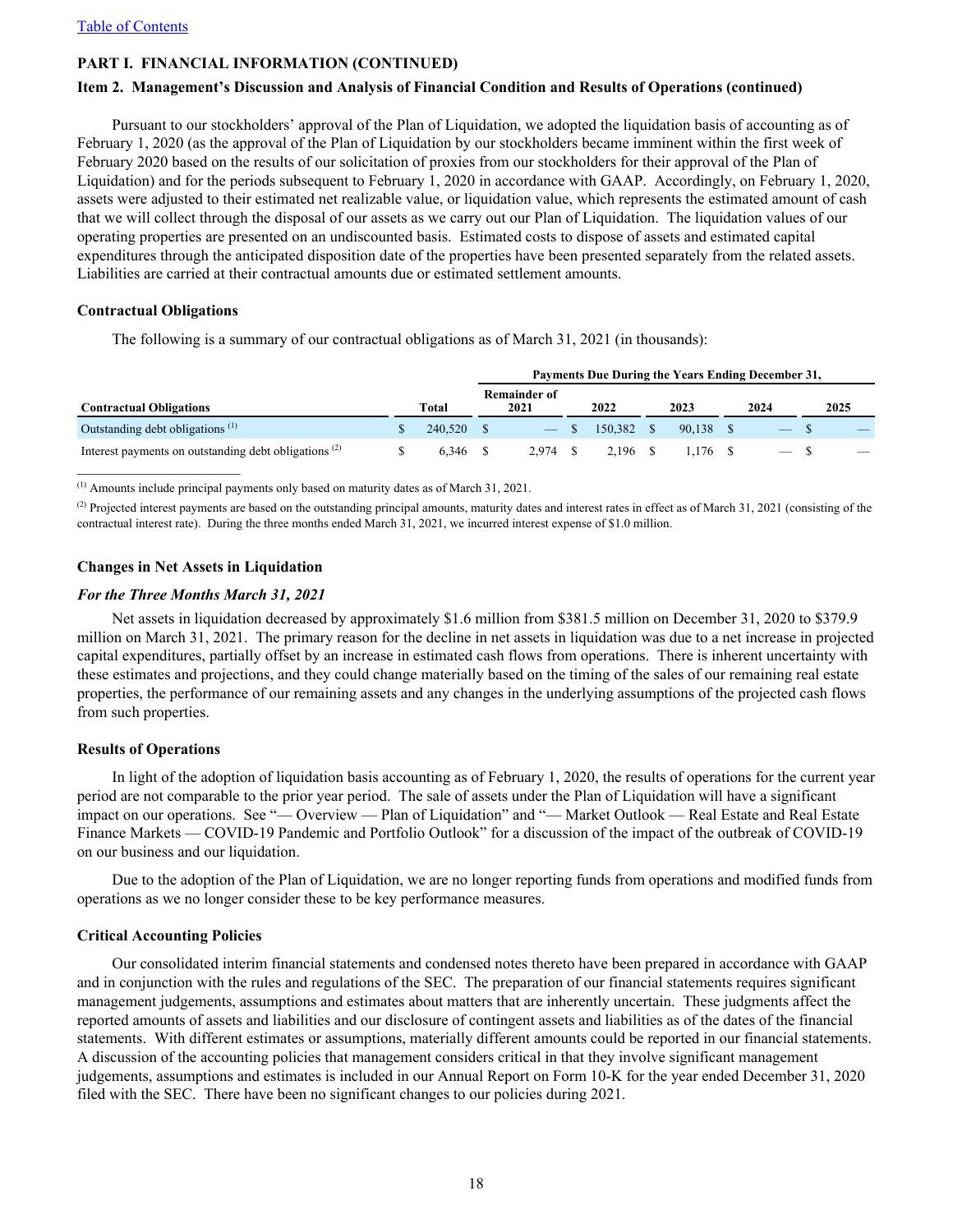#### <span id="page-19-0"></span>**Item 3. Quantitative and Qualitative Disclosures about Market Risk**

We are exposed to the effects of interest rate changes as a result of borrowings used to maintain liquidity, to fund the financing and refinancing of our real estate portfolio and to fund our operations. Our profitability and the value of our portfolio may be adversely affected during any period as a result of interest rate changes. Our interest rate risk management objectives are to limit the impact of interest rate changes on earnings, prepayment penalties and cash flows and to lower overall borrowing costs.

As of March 31, 2021, we were exposed to market risks related to fluctuations in interest rates on \$240.5 million of variable rate debt outstanding. Movements in interest rates on our variable rate debt would change our future earnings and cash flows, but not significantly affect the fair value of those instruments. However, changes in required risk premiums would result in changes in the fair value of variable rate instruments. Based on interest rates as of March 31, 2021, if interest rates were 100 basis points higher or lower during the 12 months ending March 31, 2022, interest expense on our variable rate debt would increase or decrease by \$2.4 million.

The weighted-average interest rate of our variable rate debt as of March 31, 2021 was 1.6%. The weighted-average interest rate represents the actual interest rate in effect as of March 31, 2021, using interest rate indices as of March 31, 2021, where applicable.

For a discussion of the interest rate risks related to the current capital and credit markets, see "Management's Discussion and Analysis of Financial Condition and Results of Operations — Market Outlook — Real Estate and Real Estate Finance Markets" herein and the risks discussed under Part I, Item 1A of our Annual Report on Form 10-K for the year ended December 31, 2020, as filed with the SEC.

#### **Item 4. Controls and Procedures**

#### **Disclosure Controls and Procedures**

As of the end of the period covered by this report, management, including our principal executive officer and principal financial officer, evaluated the effectiveness of the design and operation of our disclosure controls and procedures. Based upon, and as of the date of, the evaluation, our principal executive officer and principal financial officer concluded that the disclosure controls and procedures were effective as of the end of the period covered by this report to ensure that information required to be disclosed in the reports we file and submit under the Exchange Act is recorded, processed, summarized and reported as and when required. Disclosure controls and procedures include, without limitation, controls and procedures designed to ensure that information required to be disclosed by us in the reports we file and submit under the Exchange Act is accumulated and communicated to our management, including our principal executive officer and our principal financial officer, as appropriate to allow timely decisions regarding required disclosure.

#### **Internal Control Over Financial Reporting**

There have been no changes in our internal control over financial reporting that occurred during the quarter ended March 31, 2021 that have materially affected, or are reasonably likely to materially affect, our internal control over financial reporting.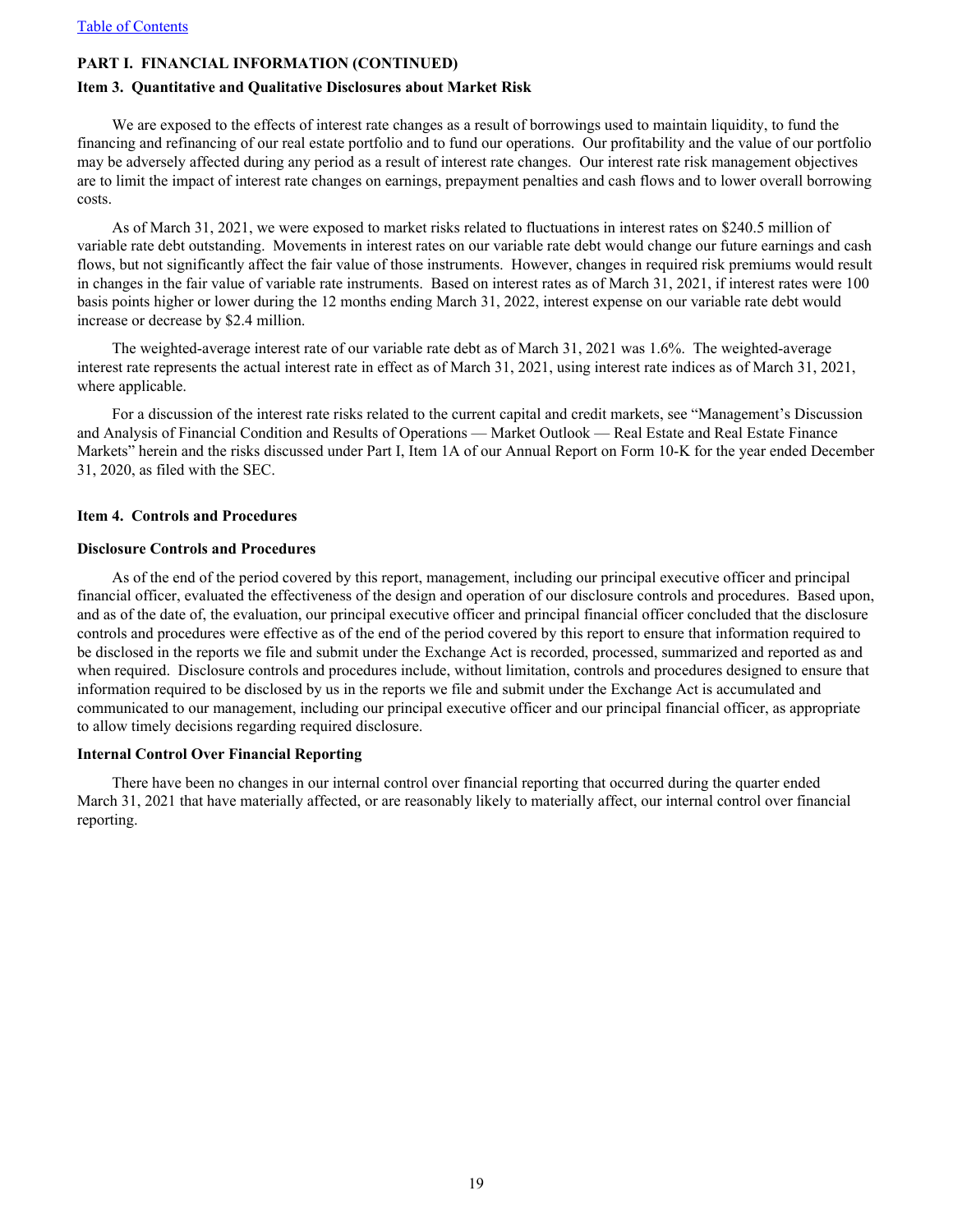# <span id="page-20-0"></span>**PART II. OTHER INFORMATION**

### **Item 1. Legal Proceedings**

None.

#### **Item 1A. Risk Factors**

In addition to the risks discussed below, please see the risks discussed in Part I, Item 1A of our Annual Report on Form 10-K for the year ended December 31, 2020, as filed with the SEC.

# *The COVID-19 pandemic or any future pandemic, epidemic or outbreak of infectious disease could have material and adverse effects on our and our tenants' business, financial condition, results of operations and cash flows, our liquidation and the markets and communities in which we and our tenants operate.*

Since initially being reported in December 2019, COVID-19 has spread around the world, including to every state in the United States. On March 11, 2020, the World Health Organization declared COVID-19 a pandemic, and on March 13, 2020, the United States declared a national emergency with respect to COVID-19. The COVID-19 pandemic has severely impacted global economic activity and caused significant volatility and negative pressure in financial markets. The global impact of the pandemic continues to evolve and many countries, states and localities, including states and localities in the United States, have reacted by imposing measures to help control the spread of the virus, including instituting quarantines, "shelter-in-place" and "stay-at-home" orders, travel restrictions, restrictions on businesses and school closures. As a result, the COVID-19 pandemic is negatively impacting almost every industry, including the U.S. office real estate industry and the industries of our tenants, directly or indirectly. As of March 31, 2021, tenants in the mining and oil and gas extraction industry represented approximately 19% of our base rent. Tenants in this sector have been adversely impacted by the reduced demand for oil as a result of the slowdown in economic activity resulting from the pandemic spread of COVID-19 and the increased volatility in oil prices. The COVID-19 pandemic has triggered a period of global economic slowdown. The fluidity of the COVID-19 pandemic continues to preclude any prediction as to the ultimate adverse impact the pandemic may have on our business, financial condition, results of operations, cash flows and liquidation.

The COVID-19 pandemic or a future pandemic, epidemic or outbreak of infectious disease affecting states or regions in which we or our tenants operate could have material and adverse effects on our business, financial condition, results of operations, cash flows and our liquidation due to, among other factors:

- health or other government authorities requiring the closure of offices or other businesses or instituting quarantines of personnel as the result of, or in order to avoid, exposure to a contagious disease;
- businesses evolving to make work-from-home environments, such as employee telecommuting, flexible work schedules, open workplaces or teleconferencing, increasingly common, which could over time erode the overall demand for office space and, in turn, place downward pressure on occupancy, rental rates and property valuations;
- disruption in supply and delivery chains;
- a general decline in business activity and demand for real estate, especially office properties;
- reduced economic activity, general economic decline or recession, which may impact our tenants' businesses, financial condition and liquidity and may cause tenants to be unable to make rent payments to us timely, or at all, or to otherwise seek modifications of lease obligations;
- difficulty accessing debt and equity capital on attractive terms, or at all, and a severe disruption and instability in the global financial markets or deteriorations in credit and financing conditions, which may affect our access to capital necessary to fund business operations or address maturing liabilities on a timely basis and may result in fewer buyers seeking to acquire commercial real estate; and
- the potential negative impact on the health of our advisor's personnel, particularly if a significant number of our advisor's employees are impacted, which would result in a deterioration in our ability to ensure business continuity during a disruption.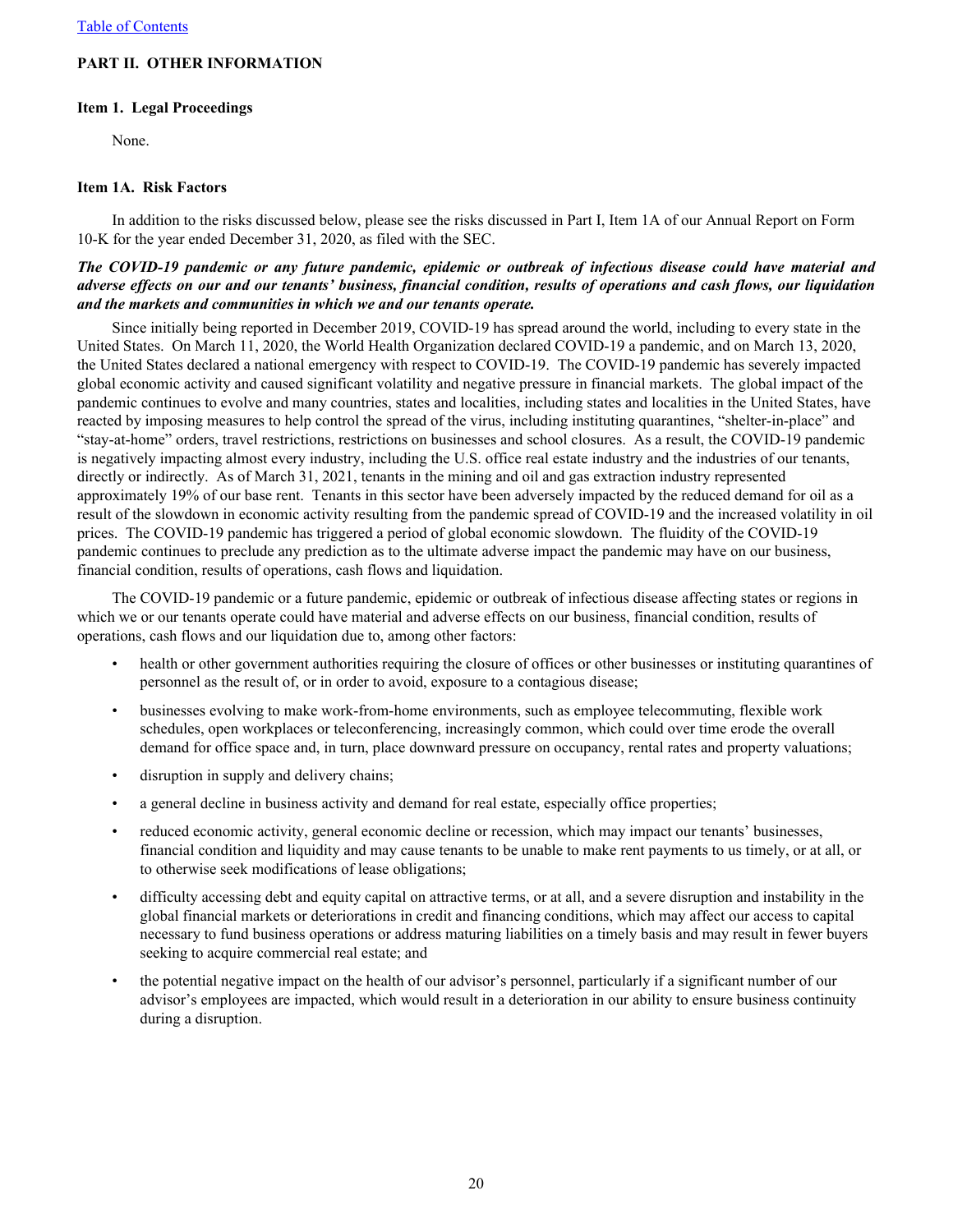### **Item 1A. Risk Factors (continued)**

The ultimate impact of the COVID-19 pandemic or a similar health epidemic is highly uncertain and subject to change. We do not yet know the full extent of potential impacts on our business, operations and liquidation, our tenants' businesses and operations or the global economy as a whole. During the year ended December 31, 2020 and the three months ended March 31, 2021, we did not experience a significant impact to rental income collections from the COVID-19 pandemic. Rent collections for the quarter ended March 31, 2021 were approximately 99%. Many of our tenants have suffered reductions in revenue. As of March 31, 2021, we had entered into lease amendments related to the effects of the COVID-19 pandemic, granting \$0.2 million of rent deferrals for the period from March 2020 through March 31, 2021 and granting \$0.1 million in rental abatements during this period. From March 2020 through March 31, 2021, eight tenants were granted rental deferrals or rental abatements as a result of the pandemic, of which three tenants have begun to pay rent in accordance with their lease agreements subsequent to the deferral or abatement period. Three of the eight tenants continued to have rent abated through May 2021. Depending upon the duration of the pandemic, the various measures imposed to help control the spread of the virus and the corresponding economic slowdown, these tenants or additional tenants may seek rent deferrals or abatements in future periods or become unable to pay their rent. We will continue to evaluate any additional short-term rent relief requests from tenants on an individual basis. If tenants default on their rent and vacate, the ability to re-lease this space is likely to be more difficult if the economic slowdown continues and any long term impact of this situation, even after an economic rebound, remains unclear. Subsequent to March 31, 2021, we have not seen a material impact on our rent collections. However, current collections and rent relief requests to-date may not be indicative of collections or requests in any future period. The impact of the COVID-19 pandemic on the rental income from our properties for the second quarter of 2021 and thereafter cannot be determined at present.

Although we did not experience significant disruptions in rental income, during the year ended December 31, 2020, we reduced the estimated liquidation value of our real estate portfolio by \$90.2 million due to changes in leasing projections across our portfolio resulting in lower projected cash flow and projected sales prices caused by the impact of the COVID-19 pandemic. We did not recognize any additional decreases in the values of our real estate properties during the three months ended March 31, 2021. In future periods, we may need to recognize additional decreases in the values of our real estate properties to the extent leasing projections and projected sales prices decline at our properties.

As of March 31, 2021, we had \$48.4 million of revolving debt available for immediate future disbursement under our portfolio loan facility, subject to certain conditions set forth in the loan agreements. Significant reductions in rental revenue in the future may limit our ability to draw on our portfolio loan facility due to covenants described in our loan agreements.

Given the uncertainty and current business disruptions as a result of the outbreak of COVID-19, our implementation of the Plan of Liquidation may be materially and adversely impacted and this may have a material effect on the ultimate amount and timing of liquidating distributions received by our stockholders. While the spread of COVID-19 may eventually be contained or mitigated, there is no guarantee that a future outbreak or any other widespread epidemics will not occur, or that the global economy will recover, either of which could materially harm our business and our implementation of the Plan of Liquidation.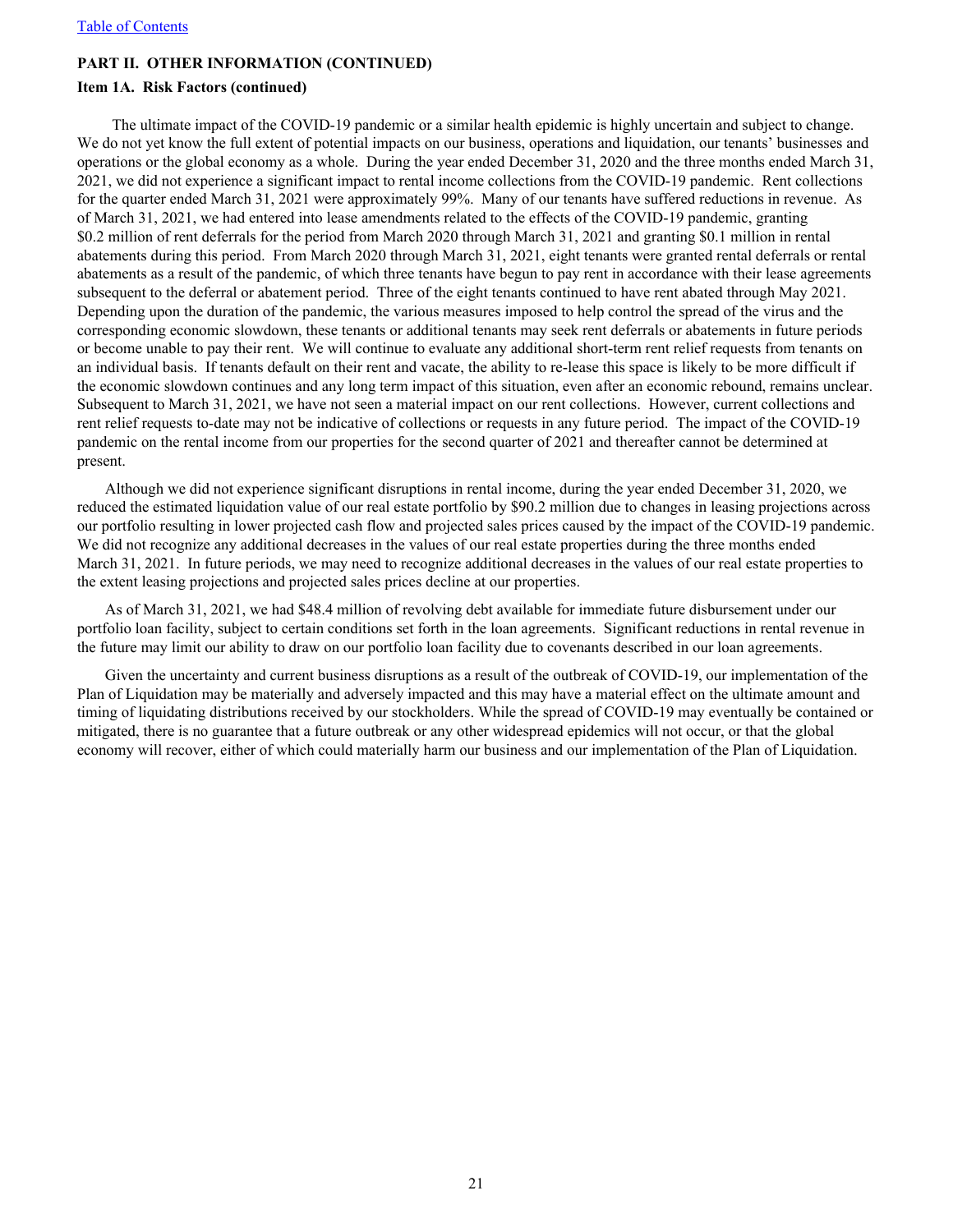# <span id="page-22-0"></span>**Item 2. Unregistered Sales of Equity Securities and Use of Proceeds**

- a) During the period covered by this Form 10-Q, we did not sell any equity securities that were not registered under the Securities Act of 1933.
- b) Not applicable.
- c) Our share redemption program provides only for redemptions sought upon a stockholder's death, "qualifying disability" or "determination of incompetence" (each as defined in the share redemption program and, together with redemptions sought in connection with a stockholder's death, "Special Redemptions"). Such redemptions are subject to the limitations described in the share redemption program document, including:
	- During each calendar year, Special Redemptions are limited to an annual dollar amount determined by the board of directors, which may be reviewed during the year and increased or decreased upon ten business days' notice to our stockholders. We may provide notice by including such information (a) in a Current Report on Form 8-K or in our annual or quarterly reports, all publicly filed with the Securities and Exchange Commission or (b) in a separate mailing to the stockholders. On December 24, 2020, our board of directors approved the dollar amount limitation for Special Redemptions for calendar year 2021 of \$10.0 million in the aggregate (subject to review and adjustment during the year by the board of directors), and further subject to the limitations described in the share redemption program.
	- During any calendar year, we may redeem no more than 5% of the weighted-average number of shares outstanding during the prior calendar year.
	- We have no obligation to redeem shares if the redemption would violate the restrictions on distributions under Maryland General Corporation Law, as amended from time to time, which prohibits distributions that would cause a corporation to fail to meet statutory tests of solvency.

If we cannot repurchase all shares presented for redemption in any month because of the limitations on redemptions set forth in our share redemption program, then we will honor redemption requests on a pro rata basis, except that if a pro rata redemption would result in a stockholder owning less than the minimum purchase requirement described in our currently effective, or our most recently effective, registration statement as such registration statement has been amended or supplemented, then we would redeem all of such stockholder's shares.

Upon a transfer of shares, any pending redemption requests with respect to such transferred shares will be canceled as of the date the transfer is accepted by us. Stockholders wishing to continue to have a redemption request related to any transferred shares considered by us must resubmit their redemption request.

We do not expect to have funds available for ordinary redemptions in the future.

Our share redemption program sets the redemption price per share of our common stock eligible for redemption at our most recent estimated value per share as of the applicable redemption date, provided that if our board of directors has declared liquidating distributions on such share with a record date prior to the applicable redemption date for such share and the most recent estimated value per share has not been updated to reflect the reduction for such liquidating distributions, then the redemption price per share will be reduced to reflect the amount of such liquidating distributions.

On December 24, 2020, in connection with the authorization of the third liquidating distribution, our board of directors approved an updated estimated value per share of our common stock of \$2.01, effective December 30, 2020. Therefore, effective commencing with the December 31, 2020 redemption date, the redemption price for all shares eligible for redemption was equal to \$2.01, which was effective through the February 26, 2021 redemption date. For more information, see our Current Report on Form 8-K, filed with the SEC on December 28, 2020.

On March 11, 2021, our board of directors approved an estimated value per share of our common stock of \$2.07 based on our net assets in liquidation, divided by the number of shares outstanding, all as of December 31, 2020. Therefore, effective commencing with the March 31, 2021 redemption date, the redemption price for all shares eligible for redemption was equal to \$2.07. For more information, see Part II, Item 5, "Market for Registrant's Common Equity, Related Stockholder Matters and Issuer Purchases of Equity Securities - Market Information" of our Annual Report on Form 10-K for the year ended December 31, 2020, as filed with the SEC.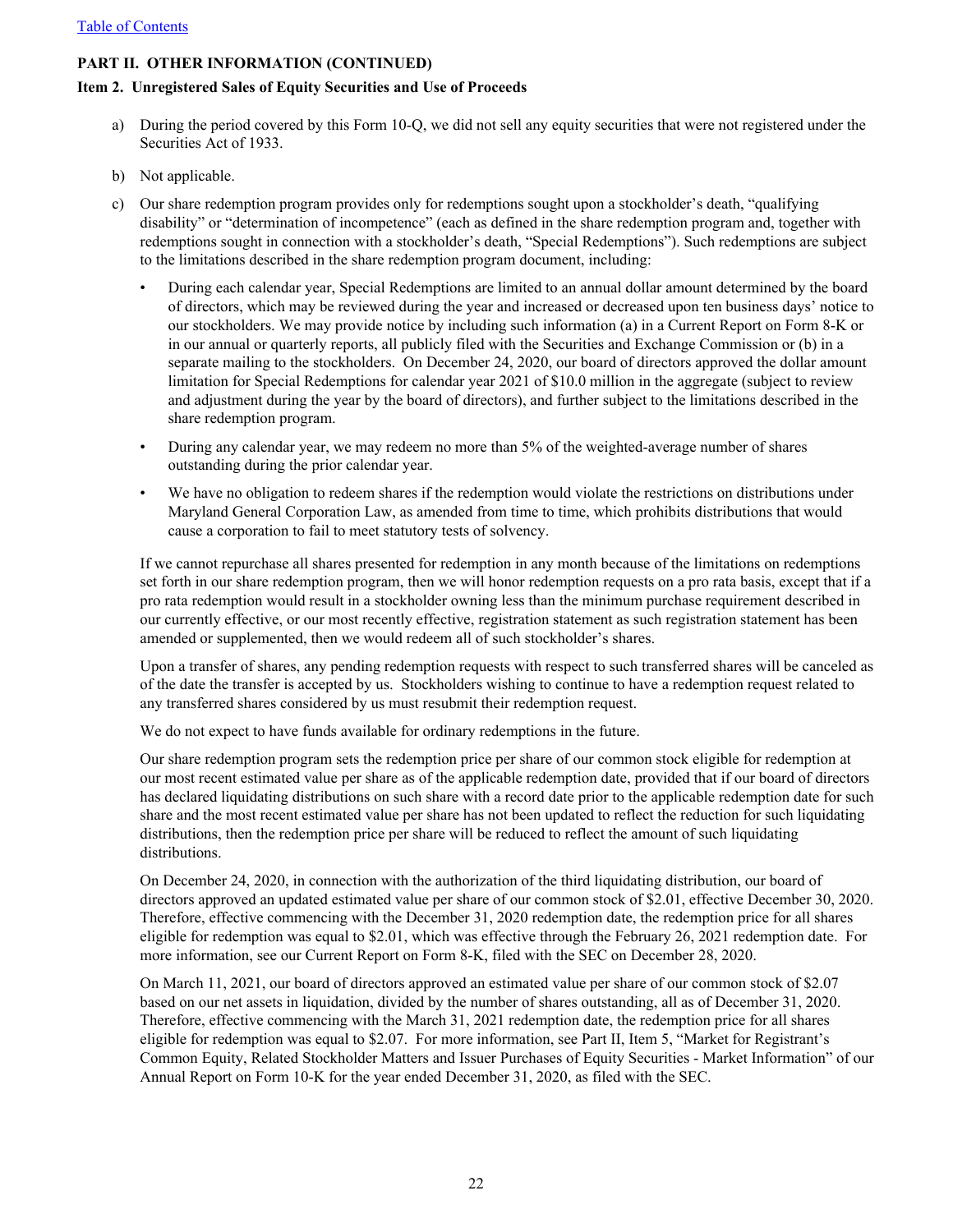#### **Item 2. Unregistered Sales of Equity Securities and Use of Proceeds (continued)**

We will report future redemption prices in a Current Report on Form 8-K or in our annual or quarterly reports, all publicly filed with the SEC.

We may amend, suspend or terminate our share redemption program for any reason upon ten business days' notice to our stockholders, and we may increase or decrease the funding available for the redemption of shares under the program upon ten business days' notice to our stockholders. We may provide this notice by including such information (a) in a Current Report on Form 8-K or in our annual or quarterly reports, all publicly filed with the SEC or (b) in a separate mailing to our stockholders.

The only redemptions we made under our share redemption program during the three months ended March 31, 2021 were those that qualified as, and met the requirements for, Special Redemptions under our share redemption program and we fulfilled all redemption requests that qualified as Special Redemptions under our share redemption program. We funded redemptions during the three months ended March 31, 2021 with existing cash on hand.

During the three months ended March 31, 2021, we redeemed shares pursuant to our share redemption program as follows:

| Month         | <b>Total Number</b><br>of Shares Redeemed <sup>(1)</sup> |      | <b>Average Price Paid<br/>Per Share</b> <sup>(2)</sup> | <b>Approximate Dollar Value of Shares</b><br><b>Available That May Yet Be Redeemed</b><br><b>Under the Program</b> |
|---------------|----------------------------------------------------------|------|--------------------------------------------------------|--------------------------------------------------------------------------------------------------------------------|
| January 2021  | 115,571                                                  | - \$ | 2.01                                                   | (3)                                                                                                                |
| February 2021 | 72.339                                                   | - S  | 2.01                                                   | (3)                                                                                                                |
| March 2021    | 56,058                                                   |      | 2.07                                                   | (3)                                                                                                                |
| Total         | 243,968                                                  |      |                                                        |                                                                                                                    |
|               |                                                          |      |                                                        |                                                                                                                    |

(1) We announced the adoption and commencement of the program on April 8, 2008. We announced amendments to the program on May 13, 2009 (which amendment became effective on June 12, 2009), on March 11, 2011 (which amendment became effective on April 10, 2011), on May 18, 2012 (which amendment became effective on June 17, 2012), on June 29, 2012 (which amendment became effective on July 29, 2012), on October 18, 2012 (which amendment became effective on November 17, 2012), on March 8, 2013 (which amendment became effective on April 7, 2013), on October 17, 2013 (which amendment became effective on November 16, 2013), on May 19, 2014 (which amendment became effective on June 18, 2014), on December 7, 2018 (which amendment became effective on January 6, 2019), on March 6, 2020 (which amendment became effective on March 20, 2020) and on June 16, 2020 (which amendment became effective on June 30, 2020).

(2) We describe the determination of the redemption price above.

<sup>(3)</sup> We limit the dollar value of shares that may be redeemed under the share redemption program as described above. During the three months ended March 31, 2021, we redeemed \$0.5 million of shares of common stock, which represented all redemption requests received in good order and eligible for redemption through the March 31, 2021 redemption date. Based on the redemption limitations described above and redemptions through March 31, 2021, we may redeem up to \$9.5 million of shares in connection with Special Redemptions for the remainder of 2021.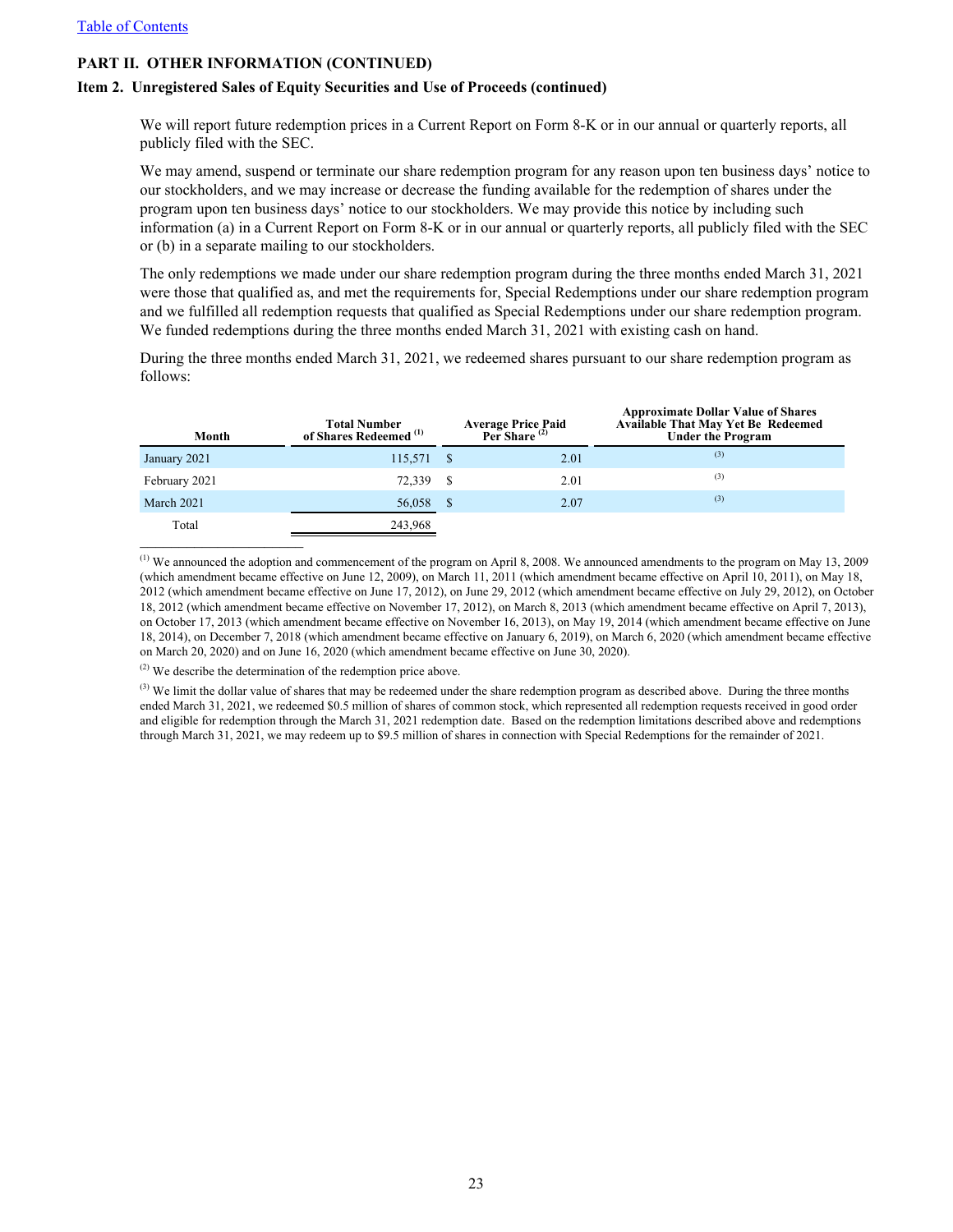# <span id="page-24-0"></span>**Item 3. Defaults upon Senior Securities**

None.

# **Item 4. Mine Safety Disclosures**

None.

### **Item 5. Other Information**

None.

# **Item 6. Exhibits**

| Ex.     | <b>Description</b>                                                                                                                                                                                                                                                                                                                                                                                                |
|---------|-------------------------------------------------------------------------------------------------------------------------------------------------------------------------------------------------------------------------------------------------------------------------------------------------------------------------------------------------------------------------------------------------------------------|
| 2.1     | Plan of Complete Liquidation and Dissolution of the Company dated as of March 5, 2020, incorporated by<br>reference to Exhibit 2.1 to the Company's Annual Report of Form 10-K, filed March 6, 2020                                                                                                                                                                                                               |
| 3.1     | Second Articles of Amendment and Restatement of the Company, incorporated by reference to Exhibit 3.1 to<br>the Company's Quarterly Report on Form 10-Q for the period ended March 31, 2008, filed May 28, 2008                                                                                                                                                                                                   |
| 3.2     | Articles of Amendment of the Company, incorporated by reference to Exhibit 3.2 to the Company's Quarterly<br>Report on Form 10-Q for the period ended March 31, 2020, filed May 15, 2020                                                                                                                                                                                                                          |
| 3.3     | Fourth Amended and Restated Bylaws of the Company, incorporated by reference to Exhibit 3.1 to the<br>Company's Current Report on Form 8-K, filed September 22, 2016                                                                                                                                                                                                                                              |
| 4.1     | Statement regarding restrictions on transferability of shares of common stock (to appear on stock certificate or<br>to be sent upon request and without charge to stockholders issued shares without certificates), incorporated by<br>reference to Exhibit 4.2 to Pre-Effective Amendment No. 1 to the Company's Registration Statement on Form<br>S-11, Commission File No. 333-146341, filed February 19, 2008 |
| 31.1    | Certification of Chief Executive Officer pursuant to Section 302 of the Sarbanes-Oxley Act of 2002                                                                                                                                                                                                                                                                                                                |
| 31.2    | Certification of Chief Financial Officer pursuant to Section 302 of the Sarbanes-Oxley Act of 2002                                                                                                                                                                                                                                                                                                                |
| 32.1    | Certification of Chief Executive Officer pursuant to 18 U.S.C. 1350, as adopted pursuant to Section 906 of the<br>Sarbanes-Oxley Act of 2002                                                                                                                                                                                                                                                                      |
| 32.2    | Certification of Chief Financial Officer pursuant to 18 U.S.C. 1350, as adopted pursuant to Section 906 of the<br>Sarbanes-Oxley Act of 2002                                                                                                                                                                                                                                                                      |
| 99.1    | Eleventh Amended and Restated Share Redemption Program, incorporated by reference to Exhibit 99.2 on the<br>Company's Quarterly Report on Form 10-Q for the period ended June 30, 2020, filed August 12, 2020                                                                                                                                                                                                     |
| 101.INS | <b>Inline XBRL Instance Document</b>                                                                                                                                                                                                                                                                                                                                                                              |
| 101.SCH | Inline XBRL Taxonomy Extension Schema                                                                                                                                                                                                                                                                                                                                                                             |
| 101.CAL | Inline XBRL Taxonomy Extension Calculation Linkbase                                                                                                                                                                                                                                                                                                                                                               |
| 101.DEF | Inline XBRL Taxonomy Extension Definition Linkbase                                                                                                                                                                                                                                                                                                                                                                |
| 101.LAB | Inline XBRL Taxonomy Extension Label Linkbase                                                                                                                                                                                                                                                                                                                                                                     |
| 101.PRE | Inline XBRL Taxonomy Extension Presentation Linkbase                                                                                                                                                                                                                                                                                                                                                              |
| 104     | Cover Page Interactive Data File (formatted as inline XBRL and contained in Exhibit 101)                                                                                                                                                                                                                                                                                                                          |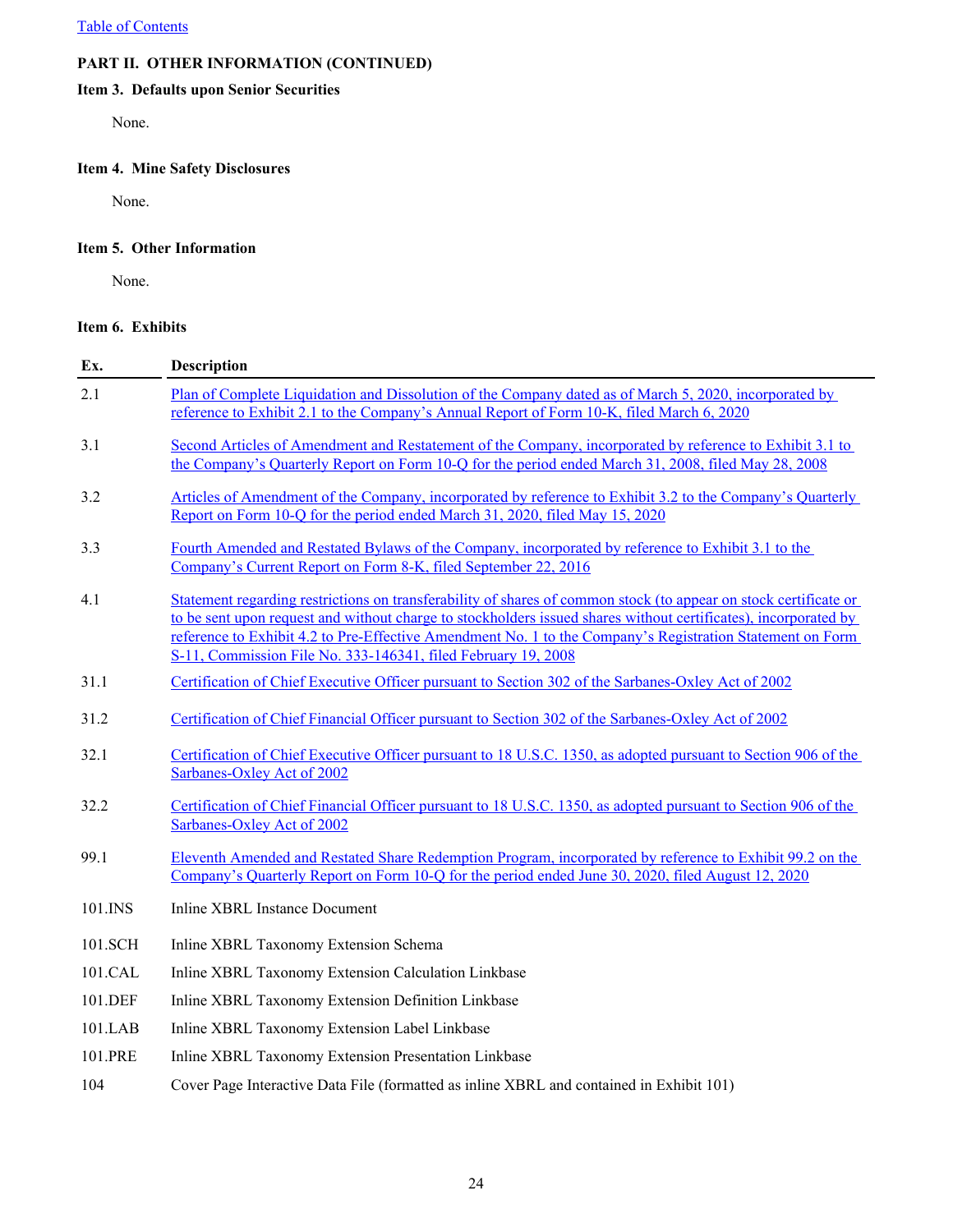# **SIGNATURES**

<span id="page-25-0"></span>Pursuant to the requirements of the Securities Exchange Act of 1934, the registrant has duly caused this report to be signed on its behalf by the undersigned thereunto duly authorized.

# **KBS REAL ESTATE INVESTMENT TRUST II, INC.**

(principal financial officer)

| Date: May 14, 2021 | By: /S/ CHARLES J. SCHREIBER, JR.                                                                          |
|--------------------|------------------------------------------------------------------------------------------------------------|
|                    | Charles J. Schreiber, Jr.                                                                                  |
|                    | Chairman of the Board,<br>Chief Executive Officer, President and Director<br>(principal executive officer) |
| Date: May 14, 2021 | By: /S/ JEFFREY K. WALDVOGEL                                                                               |
|                    | <b>Jeffrey K. Waldvogel</b>                                                                                |
|                    | Chief Financial Officer, Treasurer and Secretary                                                           |

25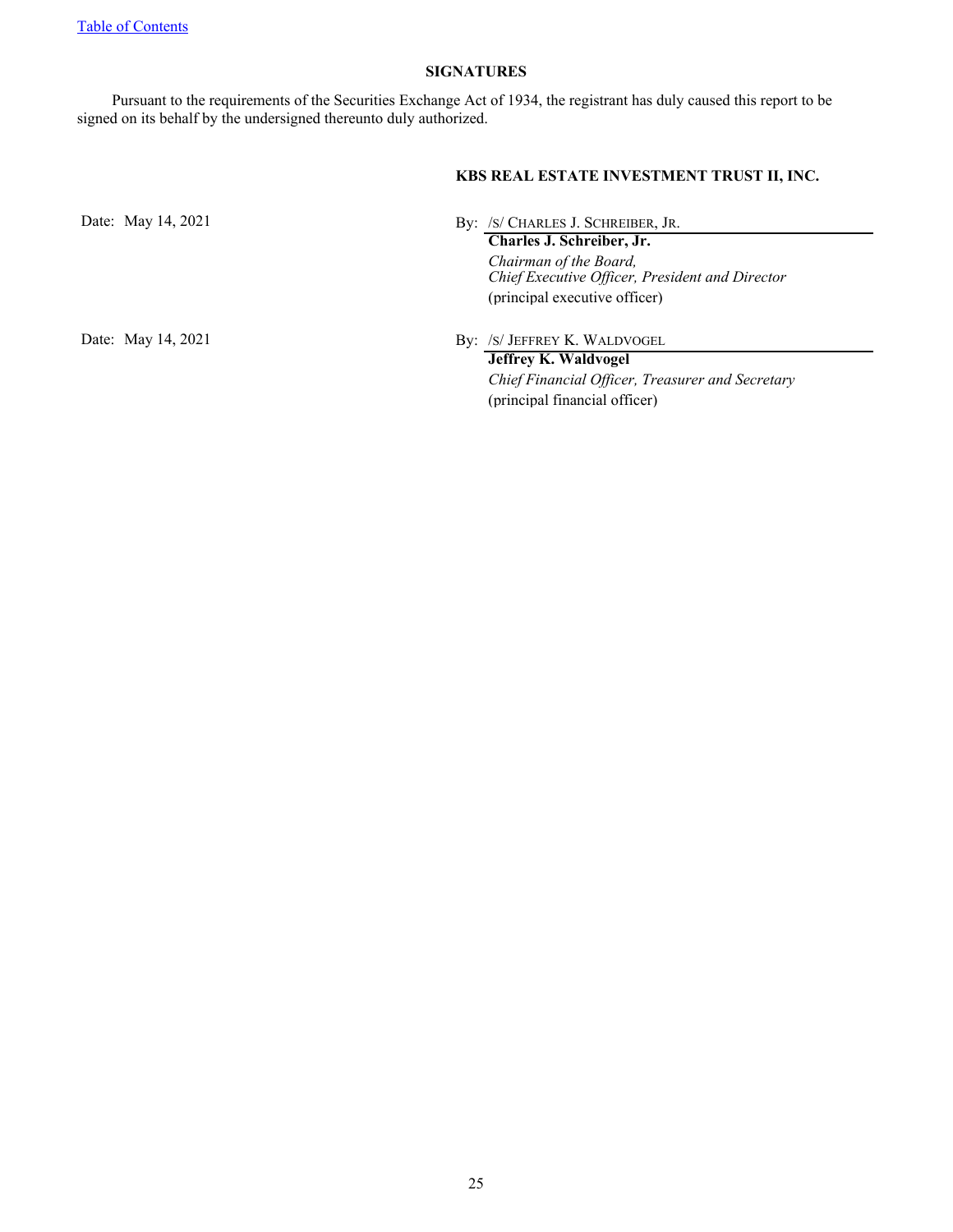# **Certification of Chief Executive Officer pursuant to Section 302 of the Sarbanes-Oxley Act of 2002**

I, Charles J. Schreiber, Jr., certify that:

- 1. I have reviewed this quarterly report on Form 10-Q of KBS Real Estate Investment Trust II, Inc.;
- 2. Based on my knowledge, this report does not contain any untrue statement of a material fact or omit to state a material fact necessary to make the statements made, in light of the circumstances under which such statements were made, not misleading with respect to the period covered by this report;
- 3. Based on my knowledge, the financial statements, and other financial information included in this report, fairly present in all material respects the financial condition, results of operations and cash flows of the registrant as of, and for, the periods presented in this report;
- 4. The registrant's other certifying officer and I are responsible for establishing and maintaining disclosure controls and procedures (as defined in Exchange Act Rules 13a-15(e) and 15d-15(e)) and internal control over financial reporting (as defined in Exchange Act Rules  $13a-15(f)$  and  $15d-15(f)$ ) for the registrant and have:
	- a) Designed such disclosure controls and procedures, or caused such disclosure controls and procedures to be designed under our supervision, to ensure that material information relating to the registrant, including its consolidated subsidiaries, is made known to us by others within those entities, particularly during the period in which this report is being prepared;
	- b) Designed such internal control over financial reporting, or caused such internal control over financial reporting to be designed under our supervision, to provide reasonable assurance regarding the reliability of financial reporting and the preparation of financial statements for external purposes in accordance with generally accepted accounting principles;
	- c) Evaluated the effectiveness of the registrant's disclosure controls and procedures and presented in this report our conclusions about the effectiveness of the disclosure controls and procedures, as of the end of the period covered by this report based on such evaluation; and
	- d) Disclosed in this report any change in the registrant's internal control over financial reporting that occurred during the registrant's most recent fiscal quarter (the registrant's fourth fiscal quarter in the case of an annual report) that has materially affected, or is reasonably likely to materially affect, the registrant's internal control over financial reporting; and
- 5. The registrant's other certifying officer and I have disclosed, based on our most recent evaluation of internal control over financial reporting, to the registrant's auditors and the audit committee of the registrant's board of directors (or persons performing the equivalent functions):
	- a) All significant deficiencies and material weaknesses in the design or operation of internal control over financial reporting which are reasonably likely to adversely affect the registrant's ability to record, process, summarize and report financial information; and
	- b) Any fraud, whether or not material, that involves management or other employees who have a significant role in the registrant's internal control over financial reporting.

Date: May 14, 2021 By: /S/ CHARLES J. SCHREIBER, JR.

**Charles J. Schreiber, Jr.** *Chairman of the Board, Chief Executive Officer, President and Director* (principal executive officer)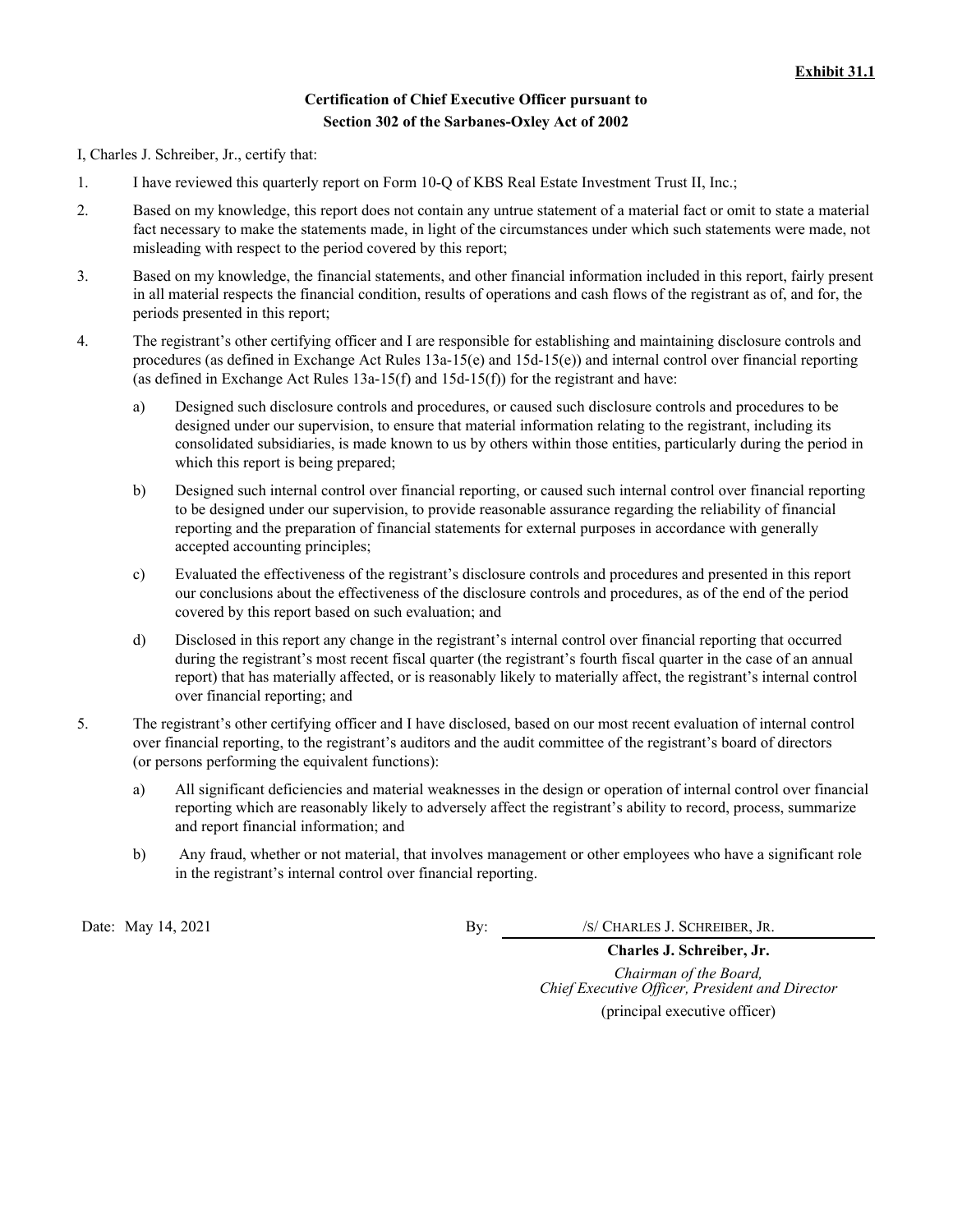# **Certification of Chief Financial Officer pursuant to Section 302 of the Sarbanes-Oxley Act of 2002**

I, Jeffrey K. Waldvogel, certify that:

- 1. I have reviewed this quarterly report on Form 10-Q of KBS Real Estate Investment Trust II, Inc.;
- 2. Based on my knowledge, this report does not contain any untrue statement of a material fact or omit to state a material fact necessary to make the statements made, in light of the circumstances under which such statements were made, not misleading with respect to the period covered by this report;
- 3. Based on my knowledge, the financial statements, and other financial information included in this report, fairly present in all material respects the financial condition, results of operations and cash flows of the registrant as of, and for, the periods presented in this report;
- 4. The registrant's other certifying officer and I are responsible for establishing and maintaining disclosure controls and procedures (as defined in Exchange Act Rules 13a-15(e) and 15d-15(e)) and internal control over financial reporting (as defined in Exchange Act Rules  $13a-15(f)$  and  $15d-15(f)$ ) for the registrant and have:
	- a) Designed such disclosure controls and procedures, or caused such disclosure controls and procedures to be designed under our supervision, to ensure that material information relating to the registrant, including its consolidated subsidiaries, is made known to us by others within those entities, particularly during the period in which this report is being prepared;
	- b) Designed such internal control over financial reporting, or caused such internal control over financial reporting to be designed under our supervision, to provide reasonable assurance regarding the reliability of financial reporting and the preparation of financial statements for external purposes in accordance with generally accepted accounting principles;
	- c) Evaluated the effectiveness of the registrant's disclosure controls and procedures and presented in this report our conclusions about the effectiveness of the disclosure controls and procedures, as of the end of the period covered by this report based on such evaluation; and
	- d) Disclosed in this report any change in the registrant's internal control over financial reporting that occurred during the registrant's most recent fiscal quarter (the registrant's fourth fiscal quarter in the case of an annual report) that has materially affected, or is reasonably likely to materially affect, the registrant's internal control over financial reporting; and
- 5. The registrant's other certifying officer and I have disclosed, based on our most recent evaluation of internal control over financial reporting, to the registrant's auditors and the audit committee of the registrant's board of directors (or persons performing the equivalent functions):
	- a) All significant deficiencies and material weaknesses in the design or operation of internal control over financial reporting which are reasonably likely to adversely affect the registrant's ability to record, process, summarize and report financial information; and
	- b) Any fraud, whether or not material, that involves management or other employees who have a significant role in the registrant's internal control over financial reporting.

Date: May 14, 2021 **By:** By: */S/ JEFFREY K. WALDVOGEL* 

**Jeffrey K. Waldvogel** *Chief Financial Officer, Treasurer and Secretary* (principal financial officer)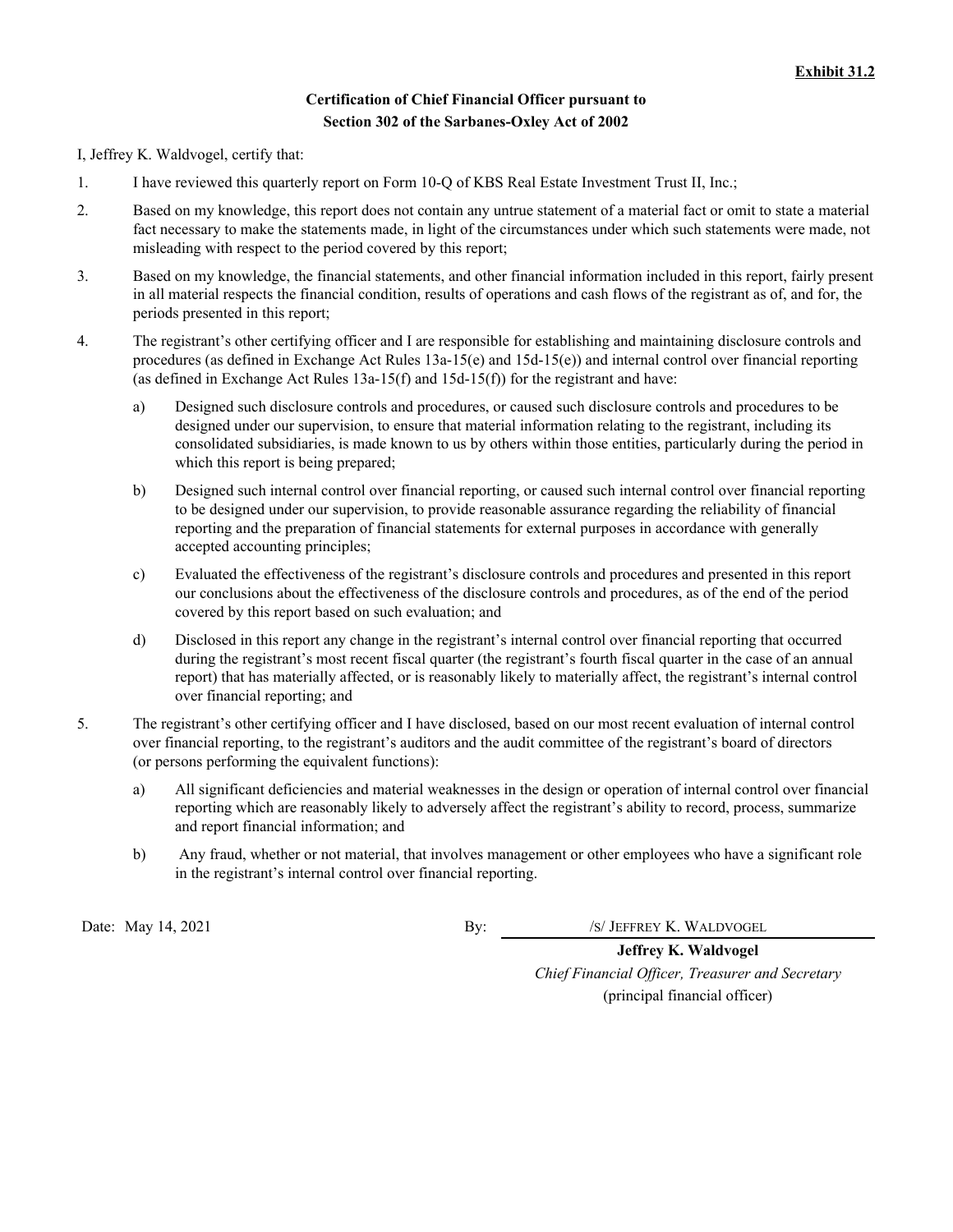# **Certification pursuant to 18 U.S.C. Section 1350, as Adopted pursuant to Section 906 of the Sarbanes-Oxley Act of 2002**

In connection with the Quarterly Report on Form 10-Q of KBS Real Estate Investment Trust II, Inc. (the "Registrant") for the quarter ended March 31, 2021, as filed with the Securities and Exchange Commission on the date hereof (the "Report"), the undersigned, Charles J. Schreiber Jr., Chief Executive Officer, President and Director of the Registrant, hereby certifies, pursuant to 18 U.S.C. § 1350, as adopted pursuant to § 906 of the Sarbanes-Oxley Act of 2002, that, to the best of his knowledge and belief:

- 1. The Report fully complies with the requirements of Section 13(a) or 15(d) of the Securities Exchange Act of 1934; and
- 2. The information contained in the Report fairly presents, in all material respects, the financial condition and results of operations of the Registrant.

Date: May 14, 2021 By: /S/ CHARLES J. SCHREIBER, JR.

**Charles J. Schreiber, Jr.** *Chairman of the Board, Chief Executive Officer, President and Director* (principal executive officer)